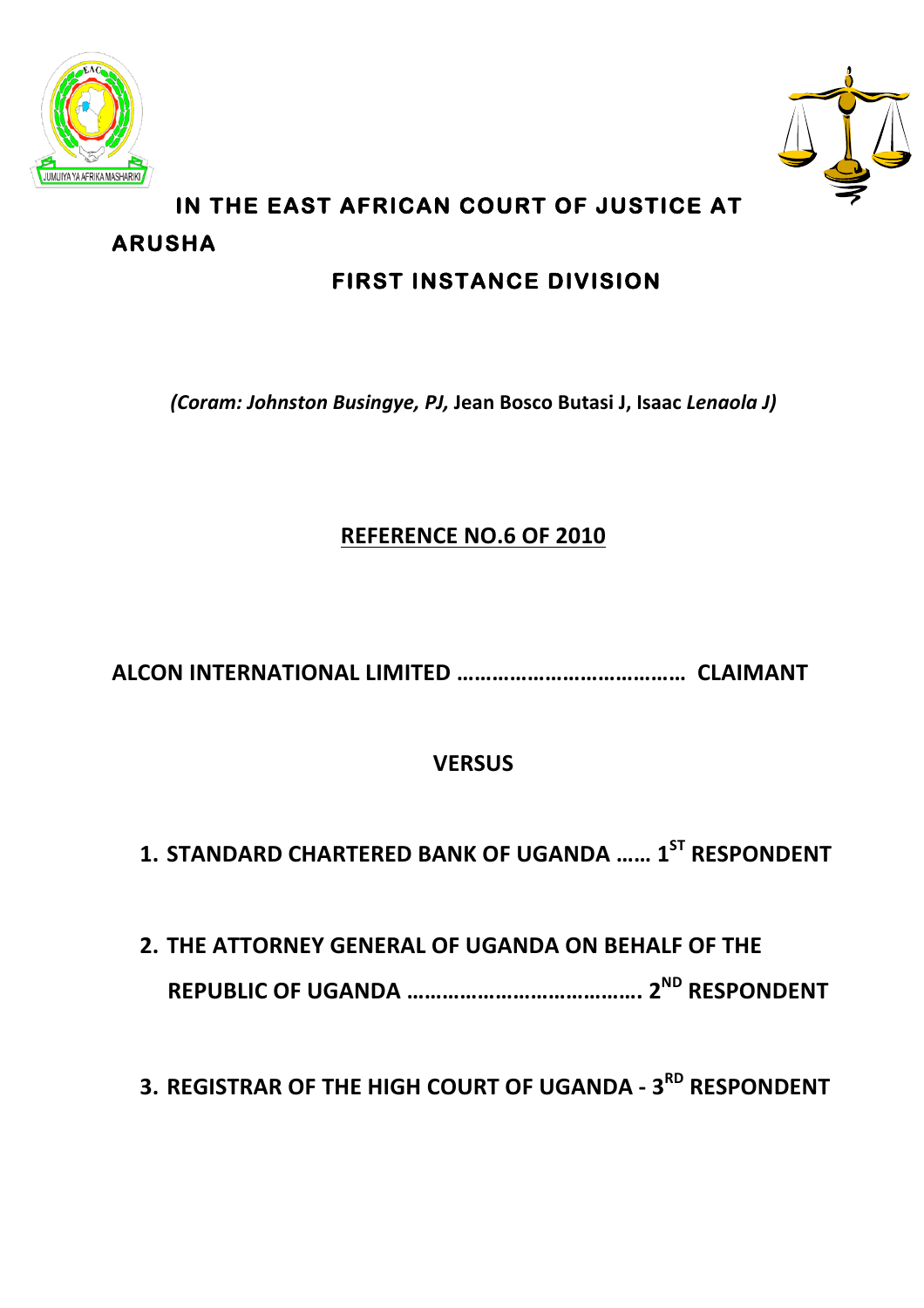## **2nd September, 2013**

#### **INTRODUCTION**

This Reference dated  $20<sup>th</sup>$  August, 2010 was brought, inter alia, under the provision of Articles 27(2) and 151 of the Treaty for the Establishment of the East African Community and Articles 29 and 54 of the Protocol on the Establishment of the East African Community Common Market, respectively.

The Claimant is a construction company incorporated and registered in the Republic of Kenya, a member State of the East African Community (herein after referred to as "the Community"). It has perpetual succession, a common seal and power to sue and to be sued in its corporate name and its address is Postal Box Number 47160, NAIROBI, KENYA. For purposes of this Reference, its address was care of M/S Ibrahim Isaack and Company Advocates, Hughes Building  $8<sup>th</sup>$  Floor Kenyatta Avenue, and P.O. Box 6697 500200, Nairobi, Kenya. The said Advocates were later replaced by M/S Muthomi & Karanja, Advocates Brandon Court, Marionette A2, Ndemi Lane, off Ngong Road, Nairobi, Kenya.

The First Respondent is a Limited liability company registered in Uganda and carrying out Banking Business, in Kampala, and its address is 5 Speke Road Postal Address as Post Office Box Number 7111, Kampala, Uganda. It is also incorporated in England with Limited liability by Royal Charter 1853.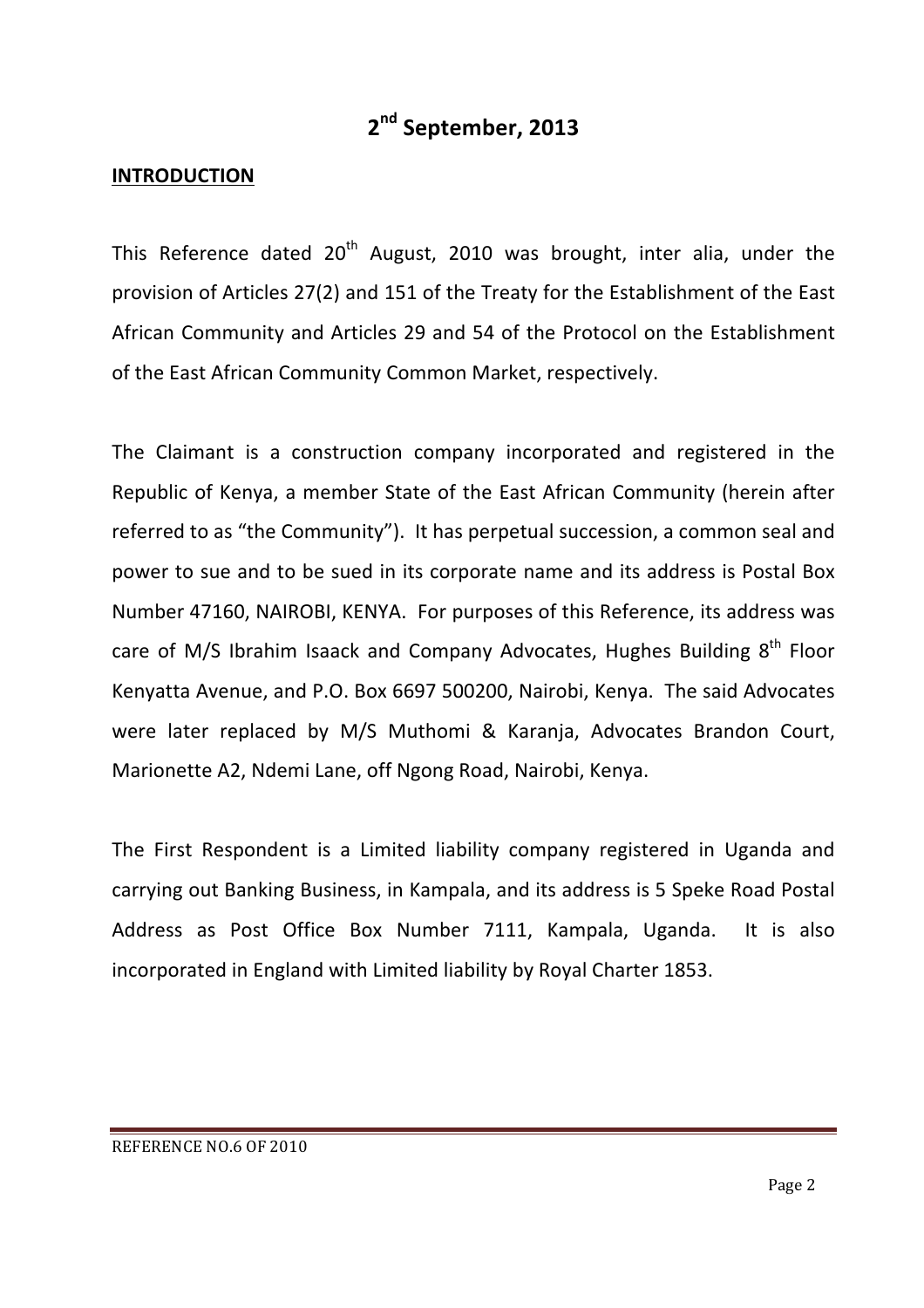The Second Respondent is the Attorney General sued on behalf of the Government of the Republic of Uganda and is the Principal Legal Advisor to the said Government.

#### **BACKGROUND**

The Claimant was first registered in Kenya as Company Number C9646 by the Registrar of Companies at Nairobi and its history is very enigmatic and the reasons thereof will shortly become apparent. 42 years ago, in January, 1971, it was a Company Limited by shares, registered and incorporated in Kenya and the owners were three brothers of Indian origin, who are Kenyan nationals. For clarity, these brothers are:

- 1. INDERJIT SINGH HANSPAL;
- 2. KULTAR SINGH HANSPAL:
- 3. DAVINDER SINGH HANSPAL.

At the time of incorporation, the Company was called **ALLIED CONCRETE WORKS LIMITED** but, it has changed its name over the years as follows:

On 6<sup>th</sup> November, 1971, it became known as **ALLIED CONTRACTORS LIMITED.** On 26<sup>th</sup> July 1984, it was re-renamed **ALCON INTERNATIONAL LIMITED** but as a company incorporated in the **UNITED KINGDOM.** 

On 21<sup>st</sup> July, 1994 in any event, **ALCON INTERNATIONAL LIMITED**, a Company incorporated in the Republic of Kenya entered into an agreement with the

REFERENCE NO.6 OF 2010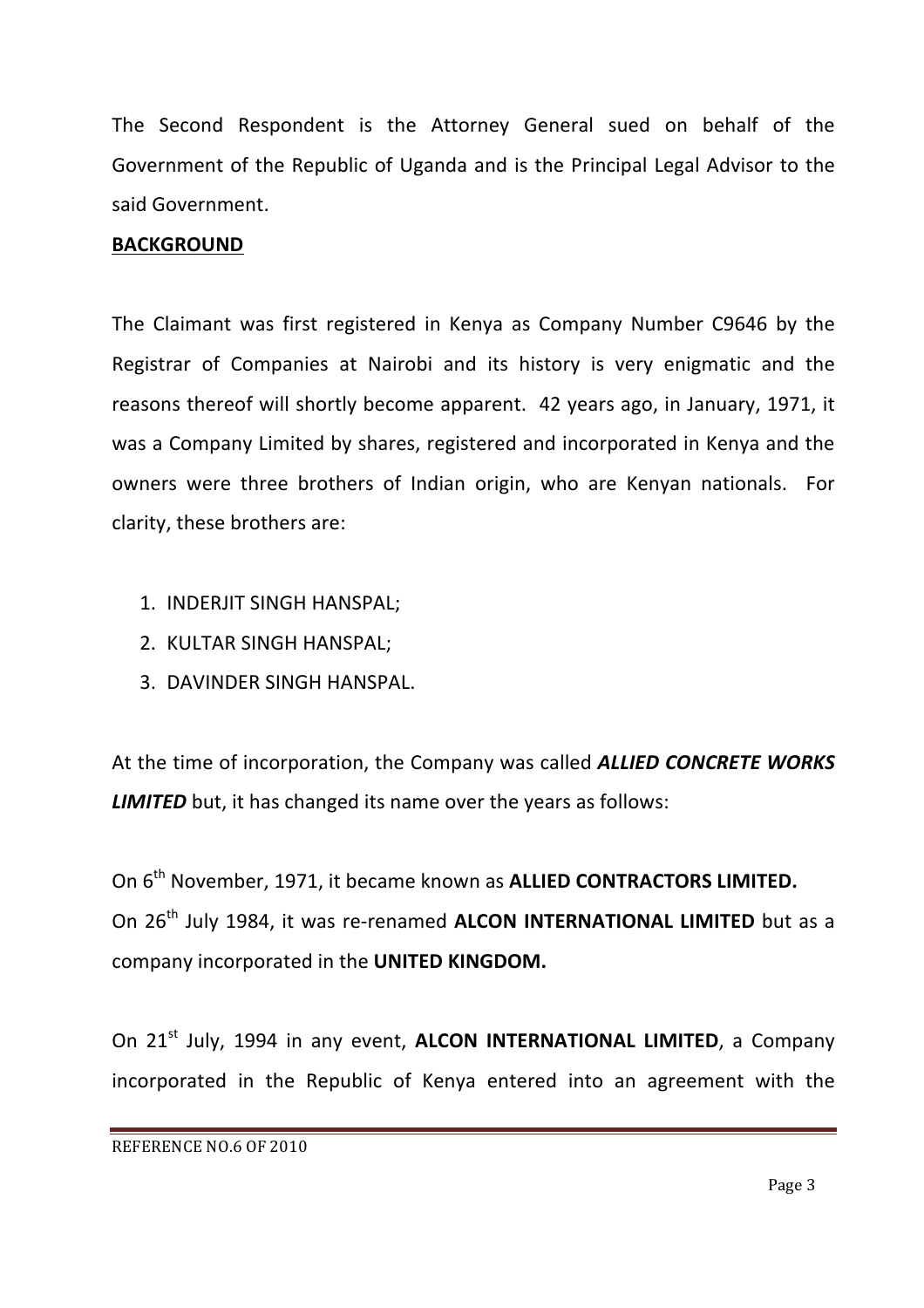National Social Security Fund (NSSF) of Uganda for completion of a partially constructed structure in reinforced concrete within Kampala City.

According to the Contract, ALCON INTERNATIONAL LTD was to be paid **USD16,160,00** after completion of the structure later to be known as "Workers" House" in Kampala. ALCON INTERNATIONAL LTD UGANDA is the one that carried out the execution of the contract which covered civil works, mechanical and electrical engineering, general and architectural work etc. On various dates between  $11<sup>th</sup>$  December, 1997 and  $30<sup>th</sup>$  April, 1998, NSSF wrote to ALCON INTERNATIONAL LIMITED giving notice of termination of the contract due to defaults allegedly committed by the later.

After lengthy correspondences between the Parties, the contract was formally terminated on 15<sup>th</sup> May, 1998.

On 30<sup>th</sup> November, 1998, an application in HCCS No.1255 of 1998, (Uganda) was filed by ALCON INTERNATIONAL LTD seeking certain orders for wrongful termination of the contract, but the Parties were advised to explore arbitration given the nature of the dispute. All the Parties agreed with the advice of the Court and after arbitration proceedings, the arbitrator awarded the Plaintiff, (ALCON INTERNATIONAL LTD) an amount of **USD8,858,469.97.** 

Sometimes in the proceedings, ALCON INTERNATIONAL LTD, UGANDA appeared before the High Court and the Arbitrator to stake its claim to the Award but upon the Award being delivered, the NSSF challenged the same before the High Court

REFERENCE NO.6 OF 2010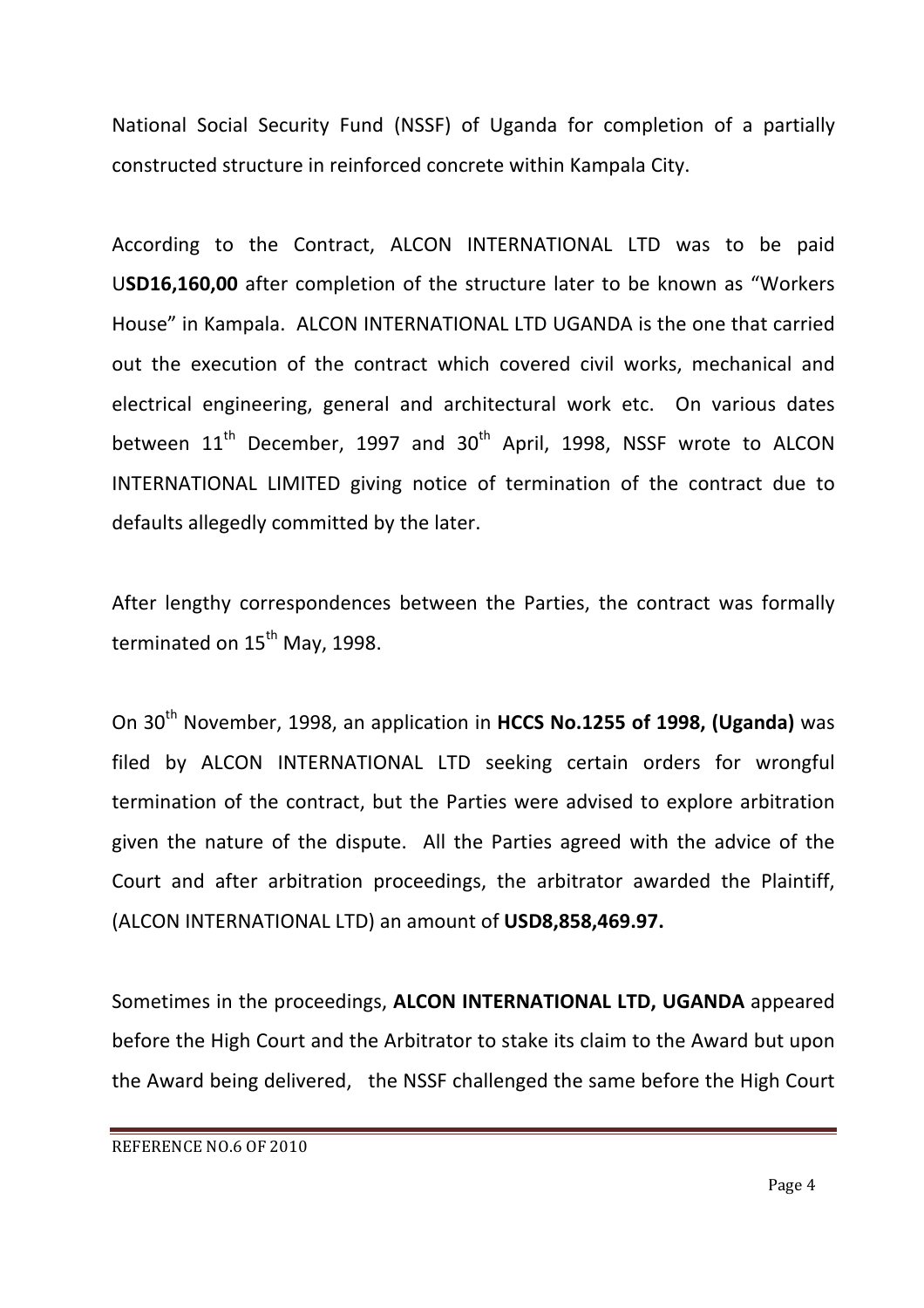but its Appeal was dismissed and it then filed Civil Appeal No.4 of 2009 before the Court of Appeal of Uganda challenging the judgment of the High Court in **Appeal No.2 of 2004.** Upon the Appeal being dismissed, the  $1<sup>st</sup>$  Respondent, the Standard Chartered Bank of Uganda issued a Bank Guarantee number UGBG-030482 for **USD8,858,469.97** payable to Alcon International Limited as the judgment-creditor upon determination of **Appeal No.4 of 2009** in the Court of Appeal of Uganda.

On 25<sup>th</sup> August, 2009, the Appeal above was determined in favour of the Claimant who then demanded that the  $1<sup>st</sup>$  Respondent should honour the Bank Guarantee and pay to it the decretal sum but later declined to do so.

In the meantime, the dispute had gone to the Supreme Court of Uganda in **Appeal No. 15 of 2009** and the Supreme Court issued orders of stay of execution of the decree pending its judgment which was eventually delivered on  $8^{th}$ February, 2013. In that judgment, the Supreme Court ordered inter-alia as follows:

- i) that arbitral Award and the decision of the High Court should be set aside.
- ii) that the judgment of the Court of Appeal be similarly set aside.
- iii) HCCS No.1255 of 1998 was returned to the High Court for trial afresh.

The reasons for that decision were that the Award was made in the absence of a cause of action against the Appellants; that it was obtained illegally and contrary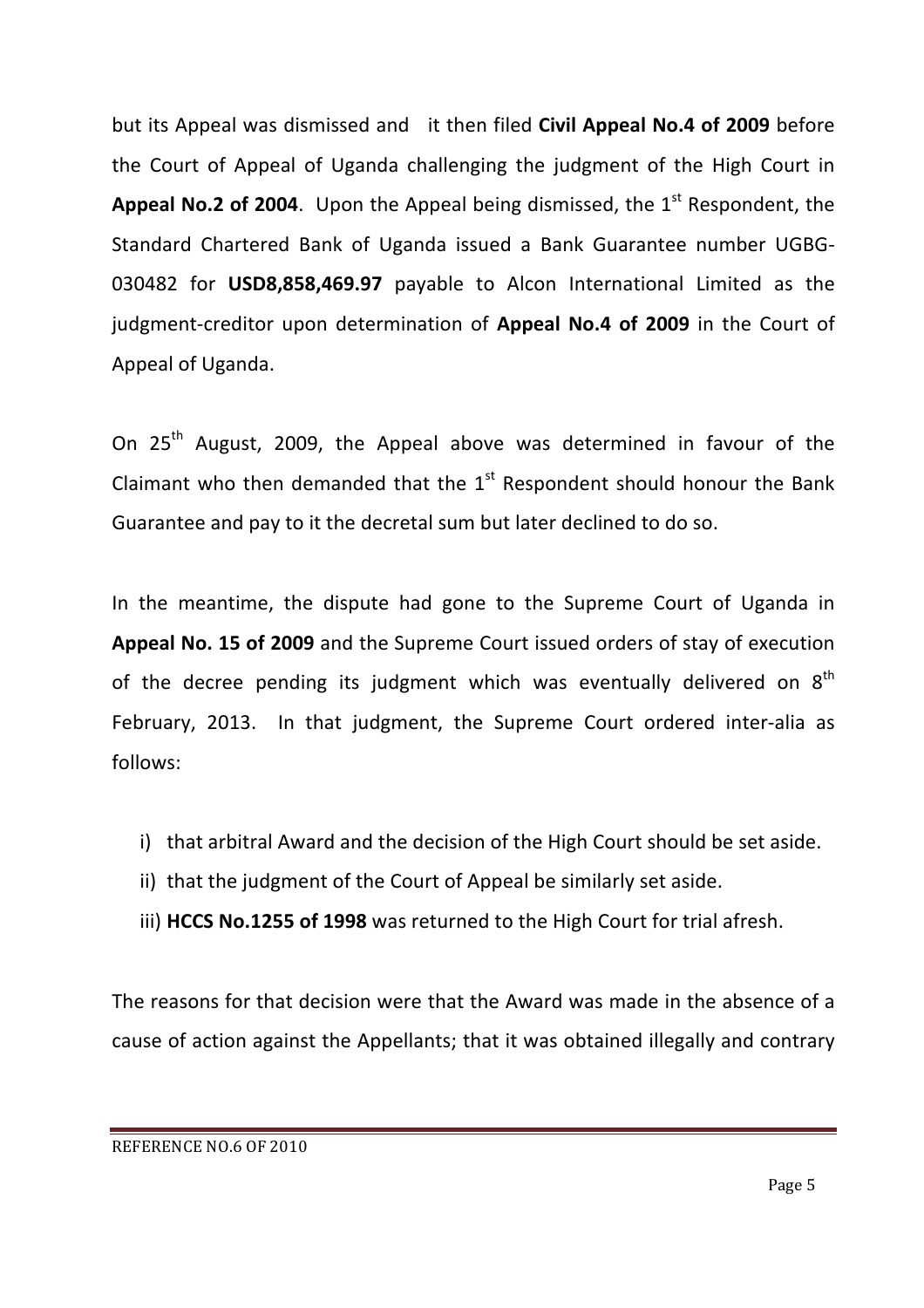to Public Policy and that HCCS No.1255 of 1998 was wrongly referred to arbitration.

Prior to the above decision, the Claimant had filed the present Reference on  $20^{th}$ August, 2010 and it moved this Court to interprete and apply Articles 27(2) and 151 of the Treaty and Articles  $29(2)$  and  $54(2)(b)$  of the Protocol on the Establishment of the East African Community Common Market with regard to the enforcement of, and enhancement of trade and resolution and settlement of disputes for the protection of cross-border investments.

#### **CASE FOR THE CLAIMANT**

The Claimant tendered both oral and Affidavit evidence and its Advocate Mr. Muthomi Thiankolu filed extensive written submissions and authorities in furtherance of the Claimant's arguments.

Its case can be summarized as follows:

That the Republic of Uganda has failed to protect its cross-border investment contrary to the letter and spirit of the Treaty and the Protocol;

That the Respondents have violated the express provisions of inter-alia Articles 5, 27, 127(2)(d) and 151 of the Treaty as read with Articles 29 and  $54(2)(b)$  of the Protocol by failing to honour the obligation to pay the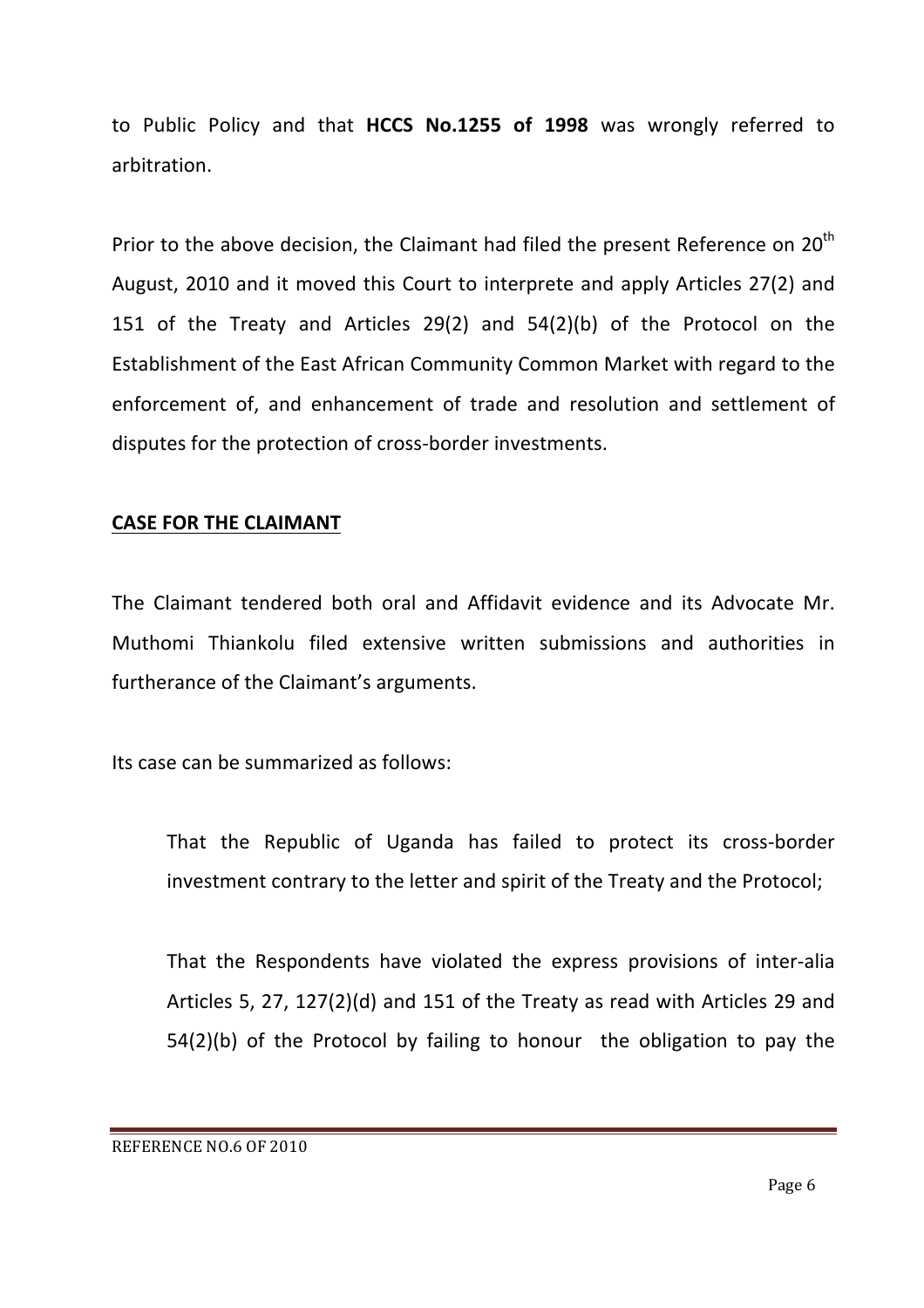decretal sum of USD8,858,469.97 and/or in accordance with a Bank Guarantee dated  $29^{th}$  October, 2003 and amended on  $23^{rd}$  October, 2008.

Further, that the Court's interpretation and application of the provisions of Articles  $27(2)$  and  $151$  of the Treaty as read together with Article  $54(2)(b)$  of the Protocol should lead to the following orders in favour of the Claimant:-

- a) the Respondents be ordered to jointly and/or severally pay the Claimant the sum of USD8,858,469.97 together with interest and costs in full under the Bank Guarantee dated 29<sup>th</sup> October, 2003.
- b) this Honourable Court be pleased to interprete and apply Articles 27(2) and 151 of the Treaty for Establishment of the East African Community together with Articles  $29(2)$  and  $54(2)(b)$  of the Protocol on the Establishment of the East African Common Market on the enhanced jurisdiction of this Honourable Court as a competent judicial authority with regard to the enforcement of and enhancement of trade and resolution of settlement of and enhancement of trade and resolution and settlement of disputes for the protection of cross-border investments.
- c) this Honourable Court be pleased to declare that the signing of the Protocol on the Establishment of the East African Common Market and the coming into force of the said Protocol on  $1<sup>st</sup>$  July, 2010 enhanced the jurisdiction of this Honourable Court as envisaged under Article 27(2) of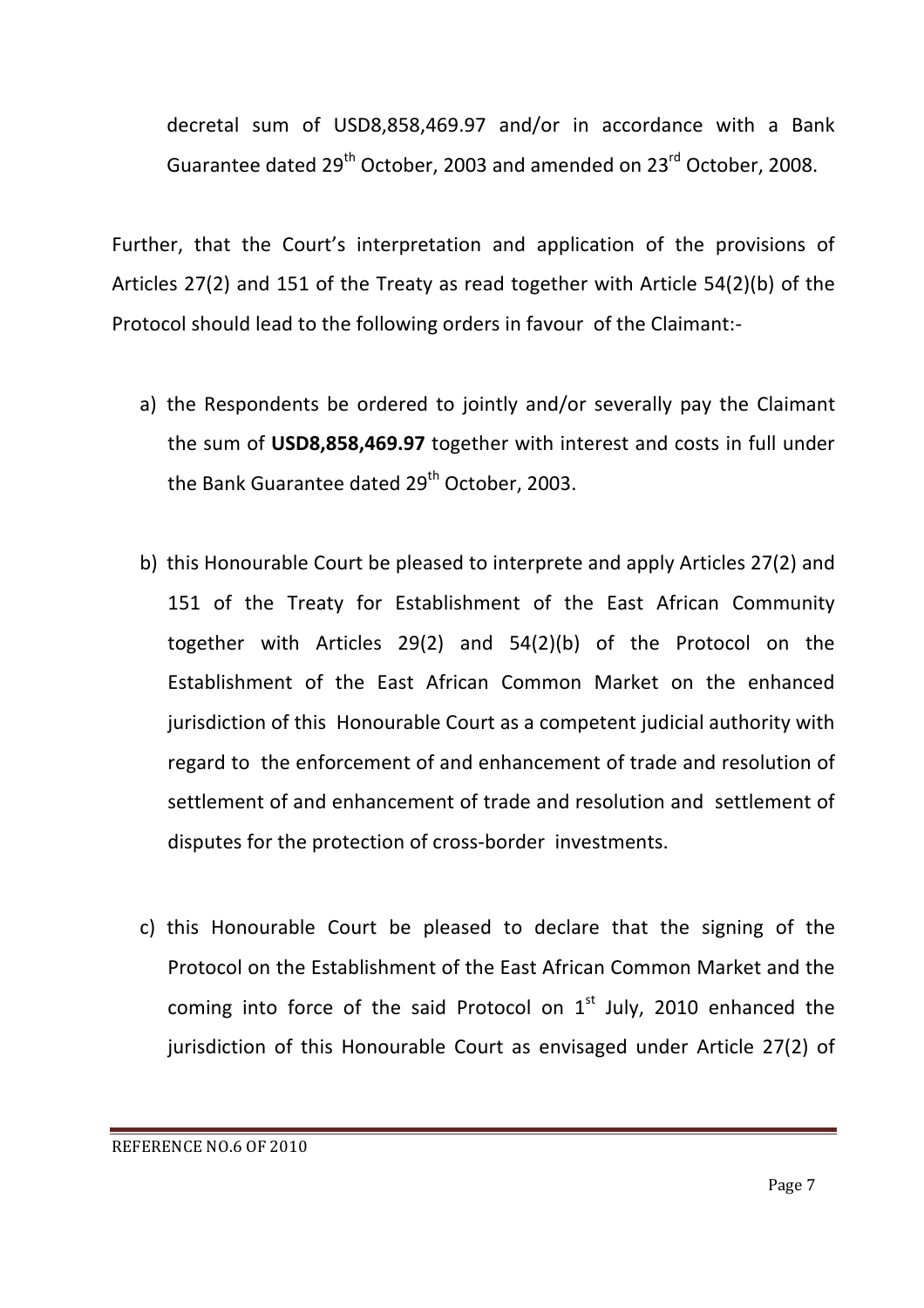the Treaty as a competent judicial authority for the determination of crossborder trade disputes between persons emanating from Partner States.

- d) this Honourable Court be pleased to declare that where a Public official of a Partner State fails to honour his obligation/duty, statutory or legal to a person from a different Partner State, then under the spirit and letter of the Treaty and the Protocol, this Court has the jurisdiction to enforce that duty expeditiously.
- e) direct the Respondents to pay the Claimant general damages as shall be determined by Court.

The said Prayers are also sought because the Claimant alleges that it has faced undue hardship and frustration in enforcing its rights through the Justice System in Uganda and that the Republic of Uganda is "guilty of unlawful expropriation, **denial of Justice and failure to protect the Claimant's cross-border investment."** 

# **CASE FOR THE 1ST RESPONDENT**

The 1<sup>st</sup> Respondent, the Standard Chartered Bank of Uganda Limited has argued:

that it has been improperly sued in the Reference as it is neither a Partner State nor an Institution of the Community to whom Article  $30(1)$  of the Treaty can be applied;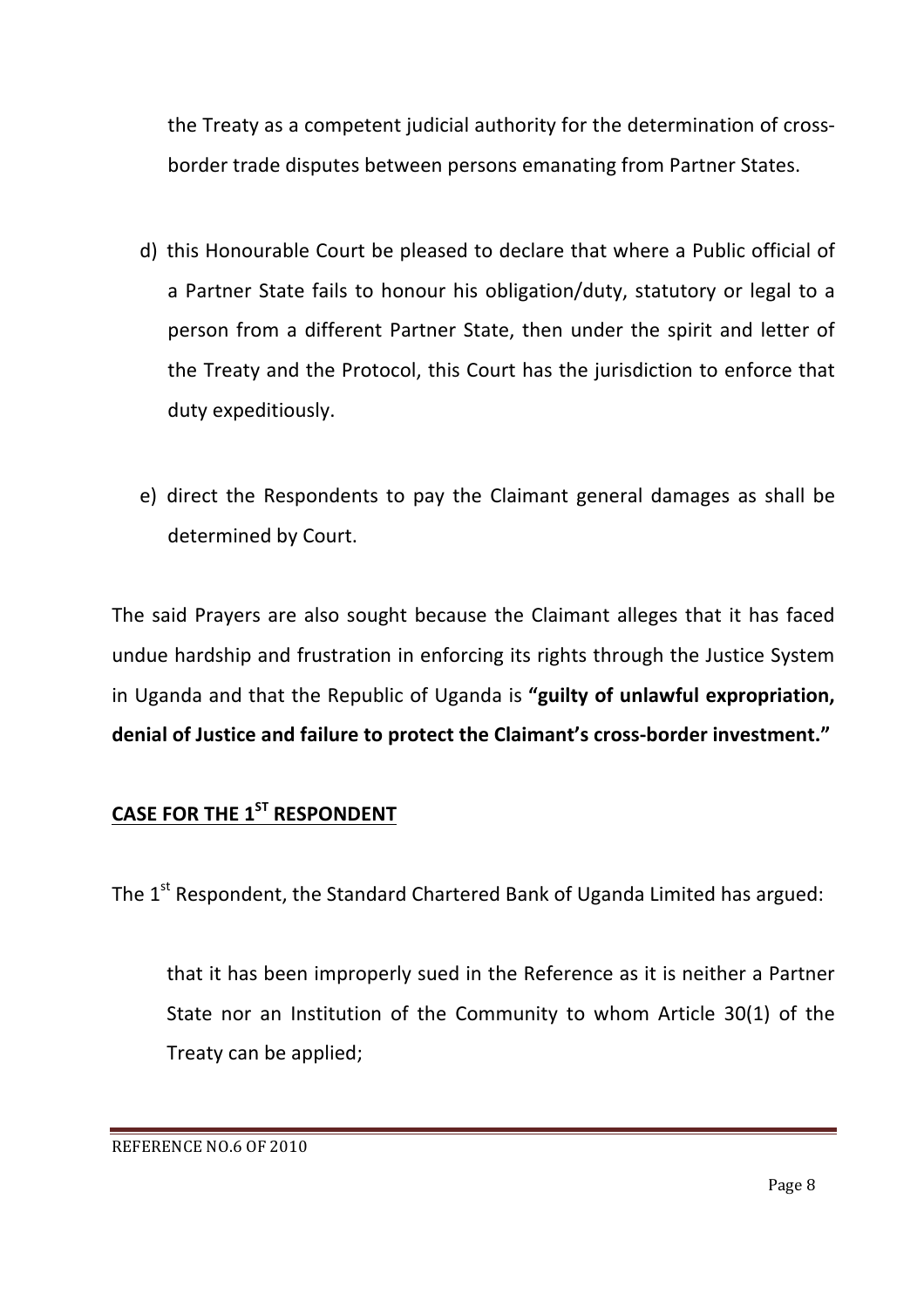In any event that, no cause of action can lie against it because the Bank Guarantee was in effect a contract between the Bank and the  $3^{rd}$ Respondent and the Claimant was a stranger to that contract and;

that no demand has been made by the  $3<sup>rd</sup>$  Respondent for the Bank to honour the Guarantee.

More fundamentally, the  $1^{st}$  Respondent has made the point that there is no Guarantee left to be enforced because the Supreme Court of Uganda has since set aside all the orders that related to the Guarantee and, therefore, the substratum of the Reference no longer exists.

Two other issues were raised by the  $1<sup>st</sup>$  Respondent:

That the Reference is time-barred and also that the Claimant has no rights under the Protocol for acts which arose prior to the coming in force of the said Protocol.

It, therefore, prays that the Reference should be dismissed with costs.

## **CASE FOR 2ND AND 3RD RESPONDENTS**

The  $2^{nd}$  and  $3^{rd}$  Respondents were represented by Attorneys from the office of the  $2^{nd}$  Respondent and their case is as follows: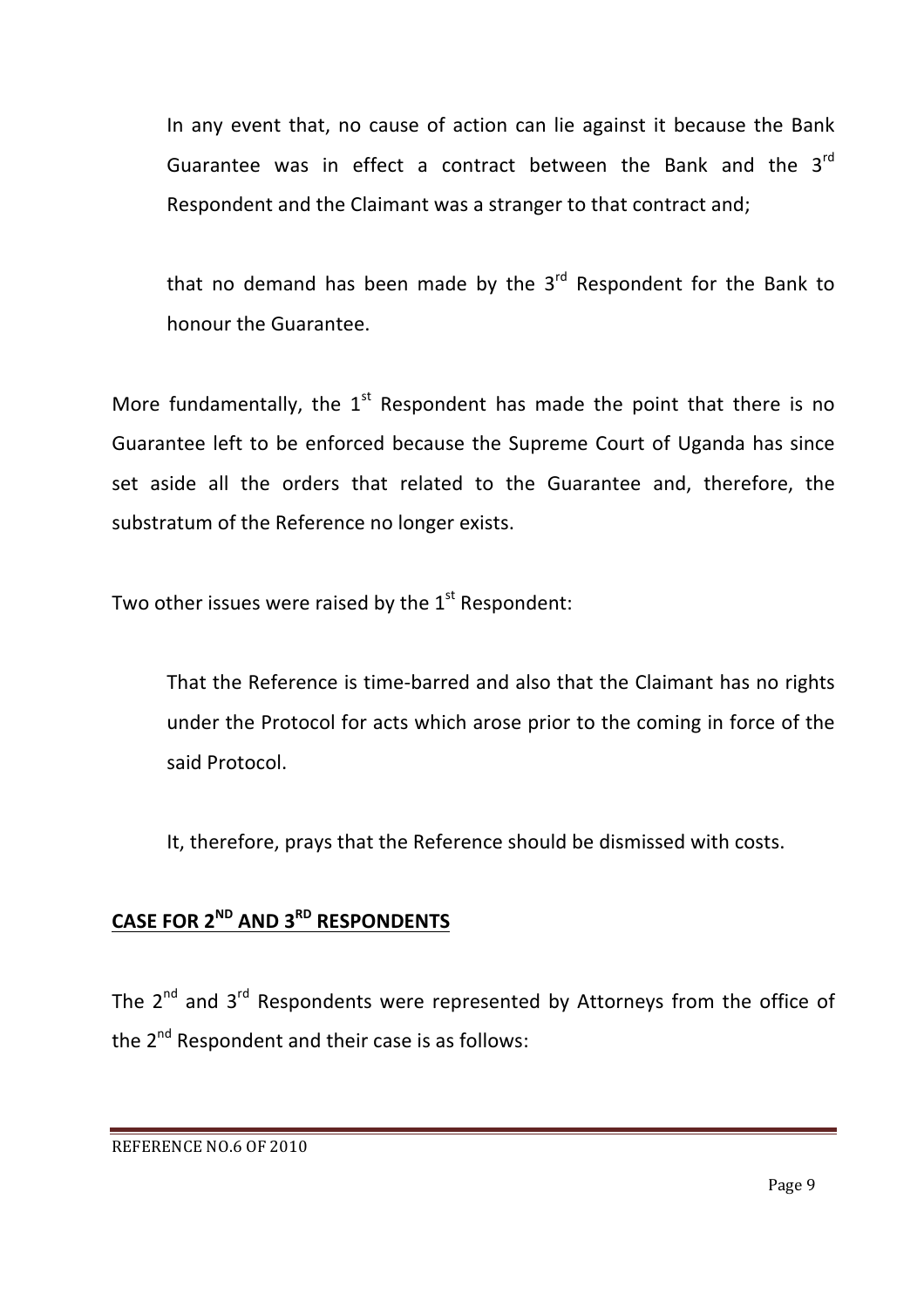Like the  $1^{st}$  Respondent, the 3rd Respondent, not being a Partner State nor an Institution of the Community was improperly joined to the Reference. In any event, that the Claimant had no legal interest in the subject investment and was not a Party to the arbitral and litigation proceedings leading to the Bank Guarantee and, therefore, has nothing to enforce. Accordingly, the  $2^{nd}$  and  $3^{rd}$  Respondents had not breached any duty of care and neither did they fail to protect any cross-border investments as alleged.

Like the  $2^{nd}$  Respondent, they seek orders that the Claimant has no cause of action; that the Reference is time-barred and that the Claimant has no rights under the Protocol and that the Reference should, therefore, be dismissed with costs.

### **THE SCHEDULING CONFERENCE**

On 3<sup>rd</sup> May, 2012, a Scheduling Conference was held and the Parties agreed that the following issues need to be determined by the Court:

- 1. Whether this Reference is properly before this Court as against the  $1<sup>st</sup>$ and  $3^{rd}$  Respondents within the meaning of Article 30(1) of the Treaty, they being neither Partner States nor Institutions of the Community:
- 2. Whether the Claimant has a cause of action;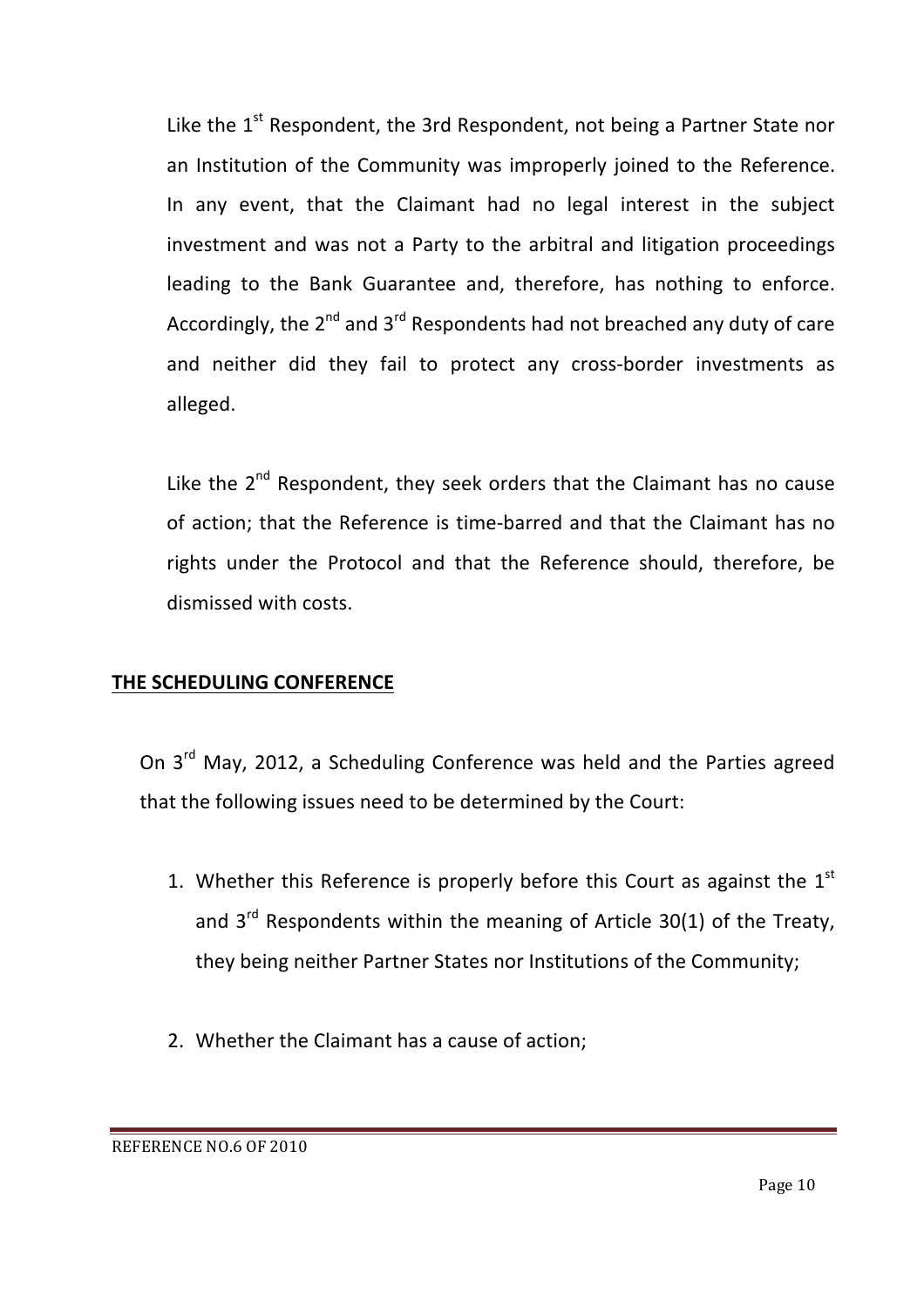- 3. Whether this Court has jurisdiction over acts that took place before the coming into force of the Protocol;
- 4. Whether the Reference is time barred in accordance with Article 30(2) of the Treaty;
- 5. Whether the provisions of Article 54(2) of the Common Market Protocol extended the jurisdiction of this honourable Court for settlement of cross-border disputes;
- 6. Whether the Respondents are in breach of the provisions of Articles 27 and 151 of the Treaty for the Establishment of the East African Community as read together with the provisions of Article 54 of the Protocol on the Establishment of the East African Common Market by failing to honour or act in accordance with the Bank Guarantee dated  $29<sup>th</sup>$  October, 2003 as amended on  $23<sup>rd</sup>$  October, 2008;
- 7. Whether the Claimant is entitled to the Prayers in the Reference dated on  $20^{th}$  August, 2010.

### **DETERMINATION**

In the determination of the issues above, we have read and have taken note of the following documents:

REFERENCE NO.6 OF 2010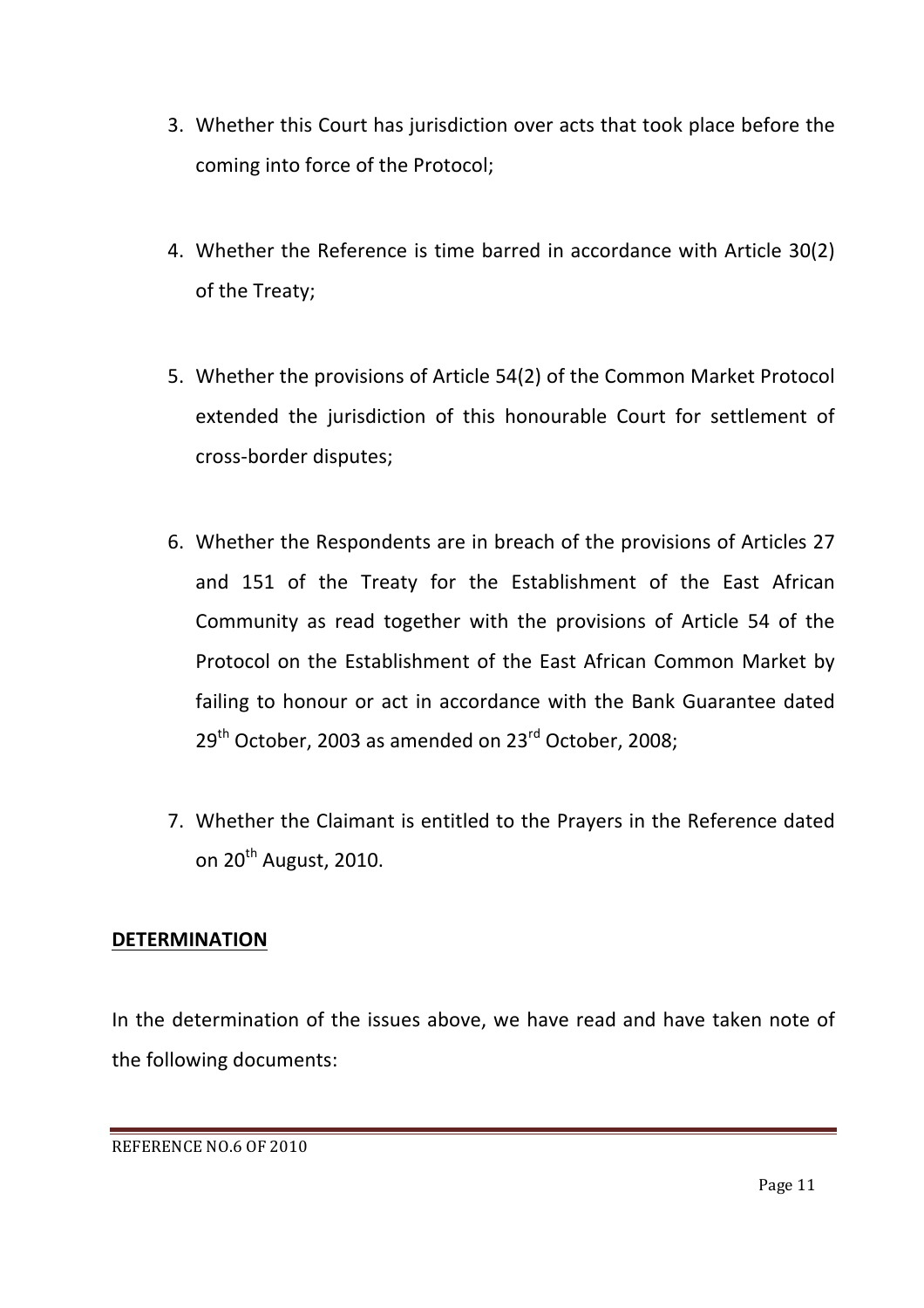- 1. Reference **No. 06 of 2010 itself;**
- 2. The Responses to the Reference together with the affidavits in support of, and opposition to the Reference;
- 3. The Rejoinder to the Reply to the Responses;
- 4. Applicant's written submissions filed on  $30<sup>th</sup>$  January, 2013;
- 5. First Respondent's written submissions filed on  $1<sup>st</sup>$  March, 2013;
- 6.  $2^{nd}$  and  $3^{rd}$  Respondents' written submissions filed and lodged on  $27^{th}$ March, 2013;
- 7. Applicants' rejoinders to the Respondents' written submissions.

We have also taken into account relevant annexures namely, the contract between Parties for erection of the "Workers House" in Kampala, Uganda, the different Rulings and Judgments of the National Courts in Uganda, the Arbitral Award and the Bank Guarantee.

#### **PRINCIPLES OF INTERPRETATION OF THE TREATY**

This Court in **Modern Holdings (EA) Ltd versus Kenya Ports Authority, EACJ Reference No.1 of 2008** stated inter alia that:

"The Treaty being an International Treaty among five Sovereign States, namely, Burundi, Kenya, Rwanda, Tanzania and Uganda is subject to the **International Law on interpretation of Treaties, the main one being 'The Vienna Convention on the Law of Treaties."**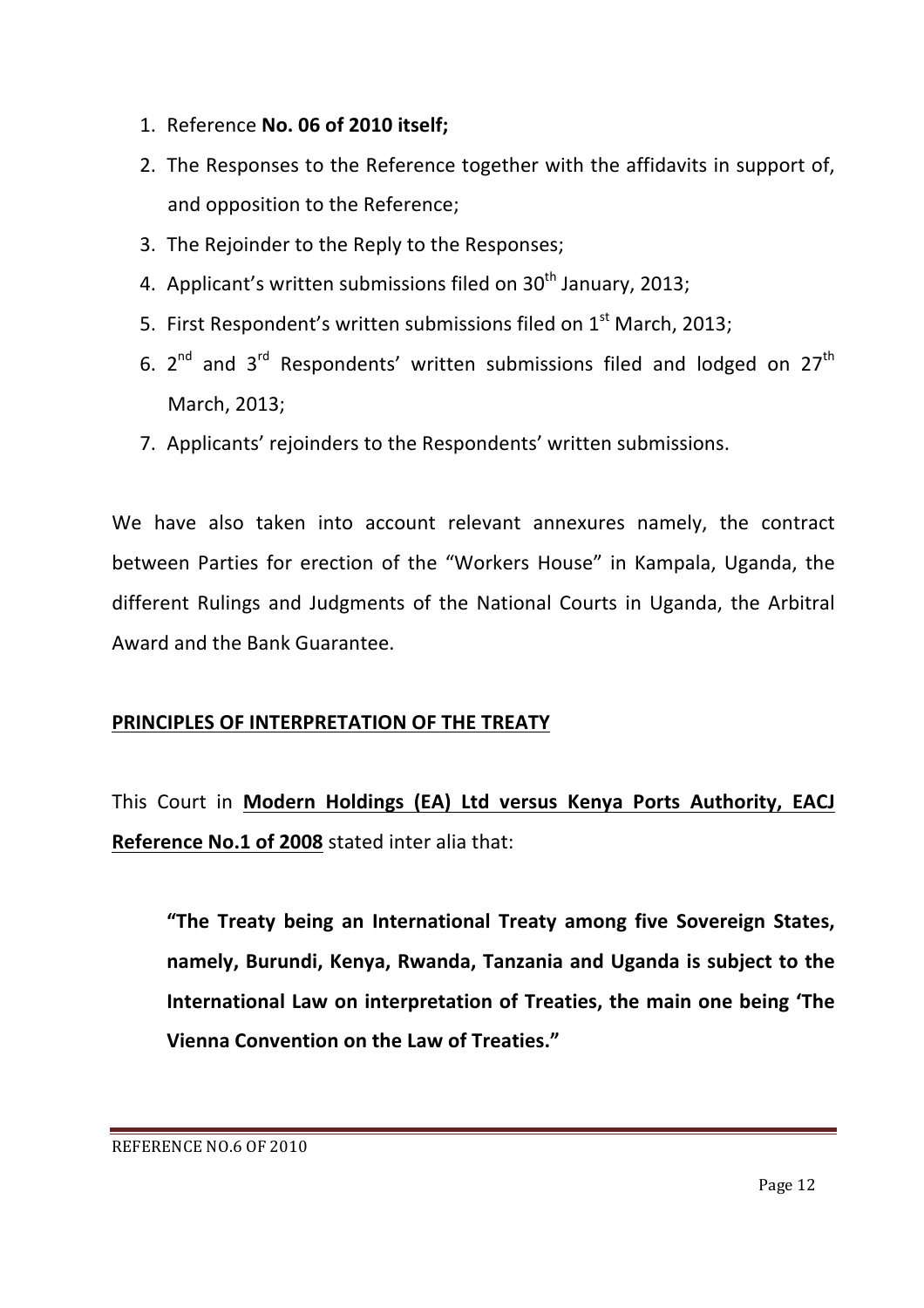The Court in stating so relied on the principle set forth in Article  $31(1)$  of the Vienna Convention on the Law of Treaties as a general principle to interprete the EAC Treaty. Article  $31(1)$  of the said Convention provides that:

**"A Treaty shall be interpreted in good faith in accordance with the**  ordinary meaning to be given to the terms of the Treaty in their context and in the light of its object and purpose".

This principle shall guide us in the determination of the issues arising out of the Scheduling Conference and which are set out above.

**ISSUE NO.1: Whether this Reference is properly before this Court as** against the  $1^{st}$  and  $3^{rd}$  Respondents within the meaning of Article 30(1) of the Treaty, they being neither Partner States **nor Institutions of the Community** 

Article  $30(1)$  of the Treaty reads as follows:

"Subject to the provisions of Article 27 of this Treaty, any person who is resident in a Partner State may refer for determination by the Court, the legality of any Act, regulation, directive, decision or action of a Partner **State or an Institution of the Community on grounds that such an Act,** regulation, directive, decision or action is unlawful or an infringement of **the provisions of this Treaty."** (Emphasis added)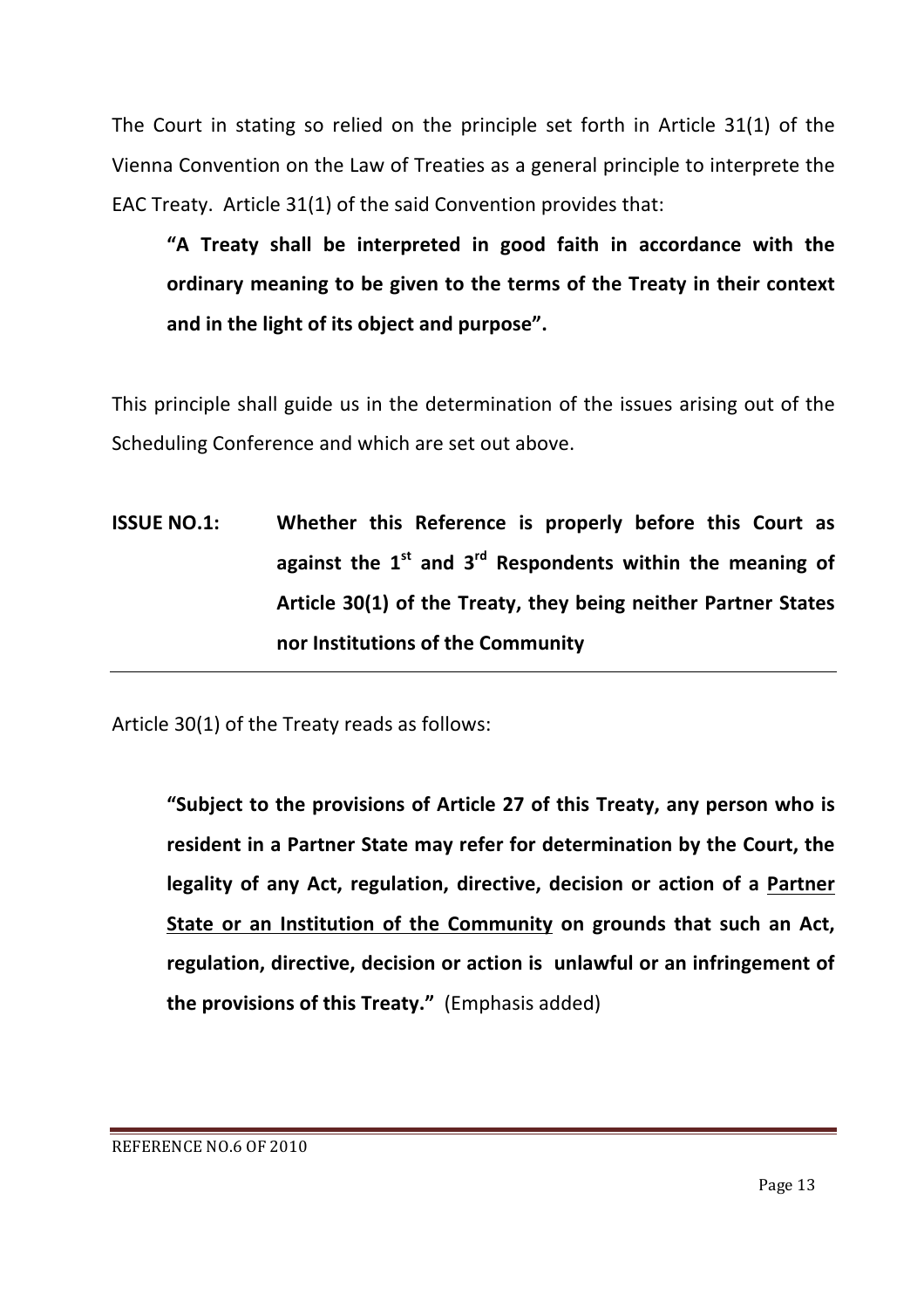"Partner State" is defined by Article 1 of the Treaty as "The Republic of Uganda, **the Republic of Kenya, the Republic of Tanzania and any other country granted membership to the Community under Article 3 of this Treaty."** Burundi and Rwanda later became full members of the EAC on the  $1<sup>st</sup>$  July, 2007.

The word "Institution" is defined in Article  $9(2)$  as follows: "The Institutions of the Community shall be such bodies, departments and services as may be **established by the Summit."** Article 9(3) then designates existing Institutions as such. They include the East African Development Bank and the Lake Victoria Fisheries Organisation.

Neither the 1st nor the  $3<sup>rd</sup>$  Respondent are a Partner State or an Institution established by the Summit and they cannot, therefore, be properly sued in that capacity before this Court because they are not bound by the Treaty or any of its Protocols.

In Anyang' Nyong'o and others versus the Attorney General of the Republic of **Kenya and others, Ref. No.1 of 2006**, this Court stated inter-alia as follows:

"A reference under Article 30 of the treaty should not be construed as an action in tort brought by a person injured by or through the misfeasance of another. It is an action to challenge the legality under the Treaty of an activity of a Partner State or of an Institution of the Community. The **alleged collusion and cognizance, if any is not actionable under Article 30** of the treaty."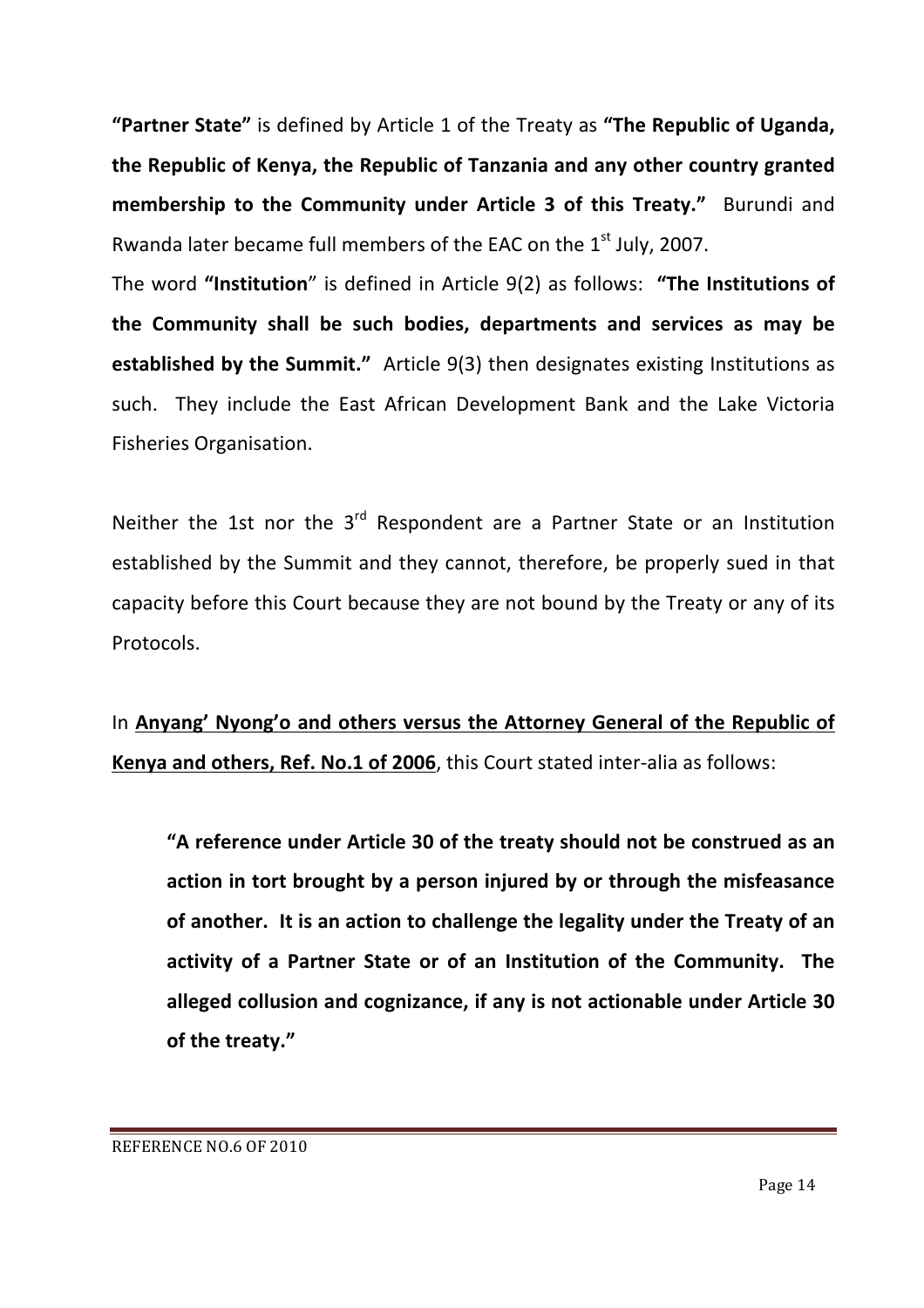We agree wholly and we further note that in **Modern Holdings (E.A.) Limited versus Kenya Ports Authority** (Supra) the Court stated that the Kenya Ports Authority was created by the Republic of Kenya and not by the Summit and the mere fact that it rendered services to East African Partner States and its Citizens did not ipso facto make it an Institution of the Community.

Again we adopt those findings and, therefore, it is our holding that the  $1^{st}$  and  $3^{rd}$ Respondents were improperly sued in the Reference and all the complaints against them are dismissed. We shall address the issue of costs later.

### **ISSUE NO.2:** Whether the Claimant has a Cause of Action

Having struck out the  $1^{st}$  and  $3^{rd}$  Respondents from the Reference, the question that remains to be answered is the substance of issue No.2 i.e. whether there is a cause of action against the  $2^{nd}$  Respondent, the only remaining Respondent in the Reference.

It is agreed that the  $2^{nd}$  Respondent can in proper circumstances be sued in the name of the Republic of Uganda which is a Partner State. It is alleged by the Claimant that the Republic of Uganda has failed to protect its cross-border investment contrary to Articles 5, 127 and 151 of the Treaty as read with Articles 29 and 54(2) of the Common Market Protocol. In his submissions, Mr. Muthomi stated that the failure is embodied, inter-alia in:-

(a) the wrongful termination of the building contract by the NSSF;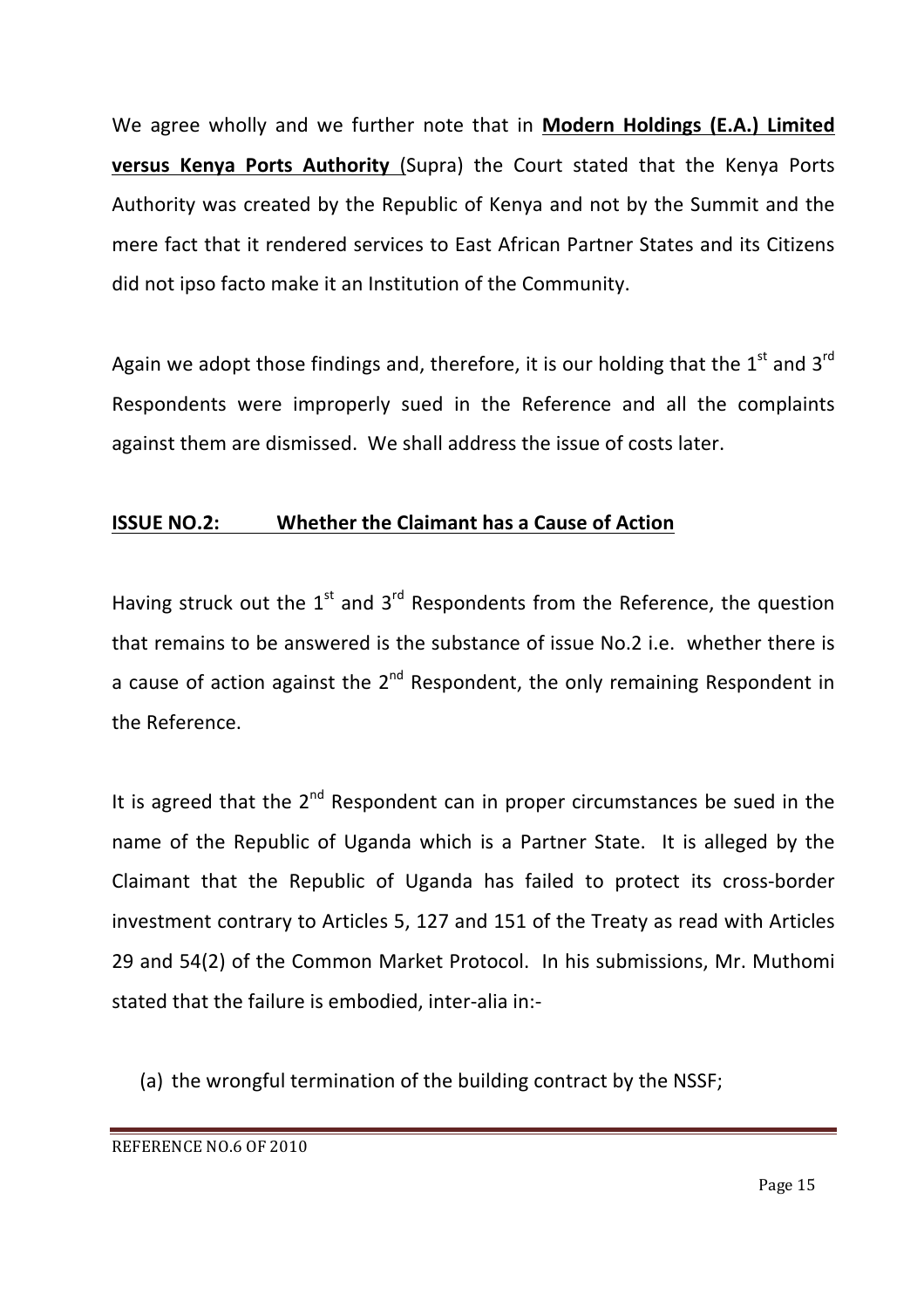- (b) the refusal by the NSSF to pay for work done;
- (c) the continued confiscation of the Claimant's plant, machinery and tools of trade;
- (d) the failure and/or refusal by the  $1<sup>st</sup>$  and  $3<sup>rd</sup>$  Respondents to honour the Guarantee inspite of Rulings and Judgments of the High Court and the Court of Appeal made in favour of the Claimant; and
- (e) failure and/or denial of justice, as evidenced by:-
	- $(i)$  the failure of the justice system of Uganda to finally resolve the dispute between the Claimant and the NSSF expeditiously (at any rate within 90 days as required under the Arbitration Law then in force). That to this end, it is agreed that the Claimant's grievance has lagged before the Ugandan justice system for more than fourteen years;
	- (ii) unjustifiable attempts to deprive the Claimant of the benefit of the arbitral award and decree of the High Court and;
	- (iii) the recording of a fraudulent consent (purportedly agreed to by the Claimant) in the Supreme Court.

It is obvious to us that all the above alleged failures on the part of the Republic of Uganda must be looked at in the context of the whole Reference. The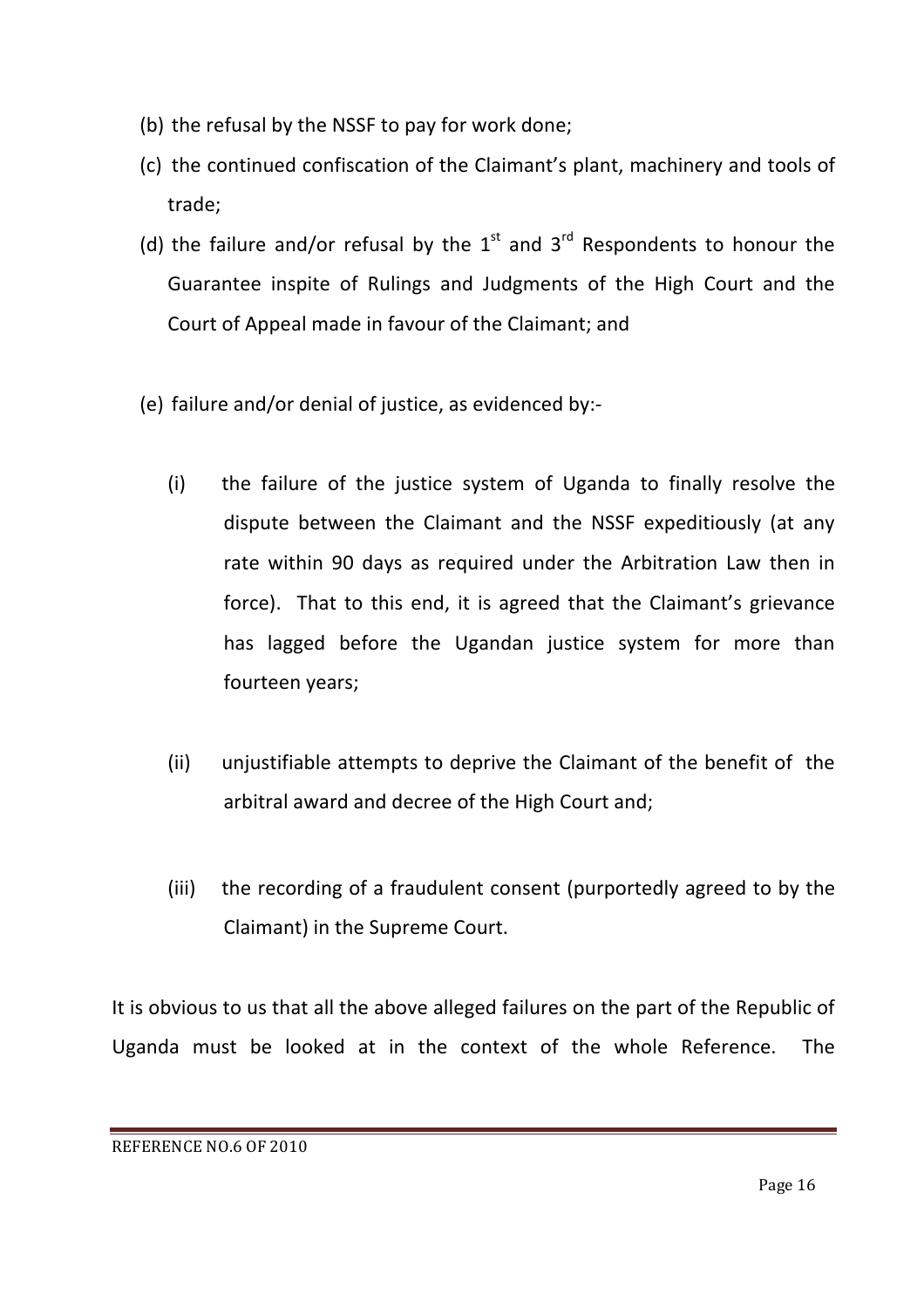substratum of the Reference is the Bank Guarantee dated 29<sup>th</sup> October 2003 as amended on 23<sup>rd</sup> October, 2008.

But, does the Guarantee now exist? It does not. When the Reference was filed, the Claimant was relying wholly on the decision of the Arbitrator (Justice (Rtd) Torgbor) and the Appeals in the High Court and Court of Appeal of Uganda in favour of the Claimant. By the conclusion of the hearing of the Reference, however, the Supreme Court of Uganda had rendered its final decision regarding both the Arbitral and Court proceedings. In a nutshell, all the decisions were set aside and the initial suit filed by the Claimant HCCS No. 1255 of 1998 was ordered to proceed to trial on the merits. We do not know whether the trial has began but what is clear to us is this; once the proceedings aforesaid were set aside, the Bank Guarantee ceased to exist and the Claimant, by relying on it is clutching onto thin air only. With respect, once there is no lawful Bank Guarantee before the Court, then the whole Reference must collapse and the Claimant's remedy lies in pursuing HCCS No.1255 of 1998 to conclusion.

Of course, we are alive to the long period the matter has taken and the obvious physical and mental strain the Claimant's Directors have had to endure, but sometimes the road to justice can be long and arduous.

In the event and without belabouring the point, all the issues raised by the Claimant cannot be properly adjudicated by this Court because there is no live dispute before it. There is in any event no cause of action against the  $2^{nd}$ Respondent.

REFERENCE NO.6 OF 2010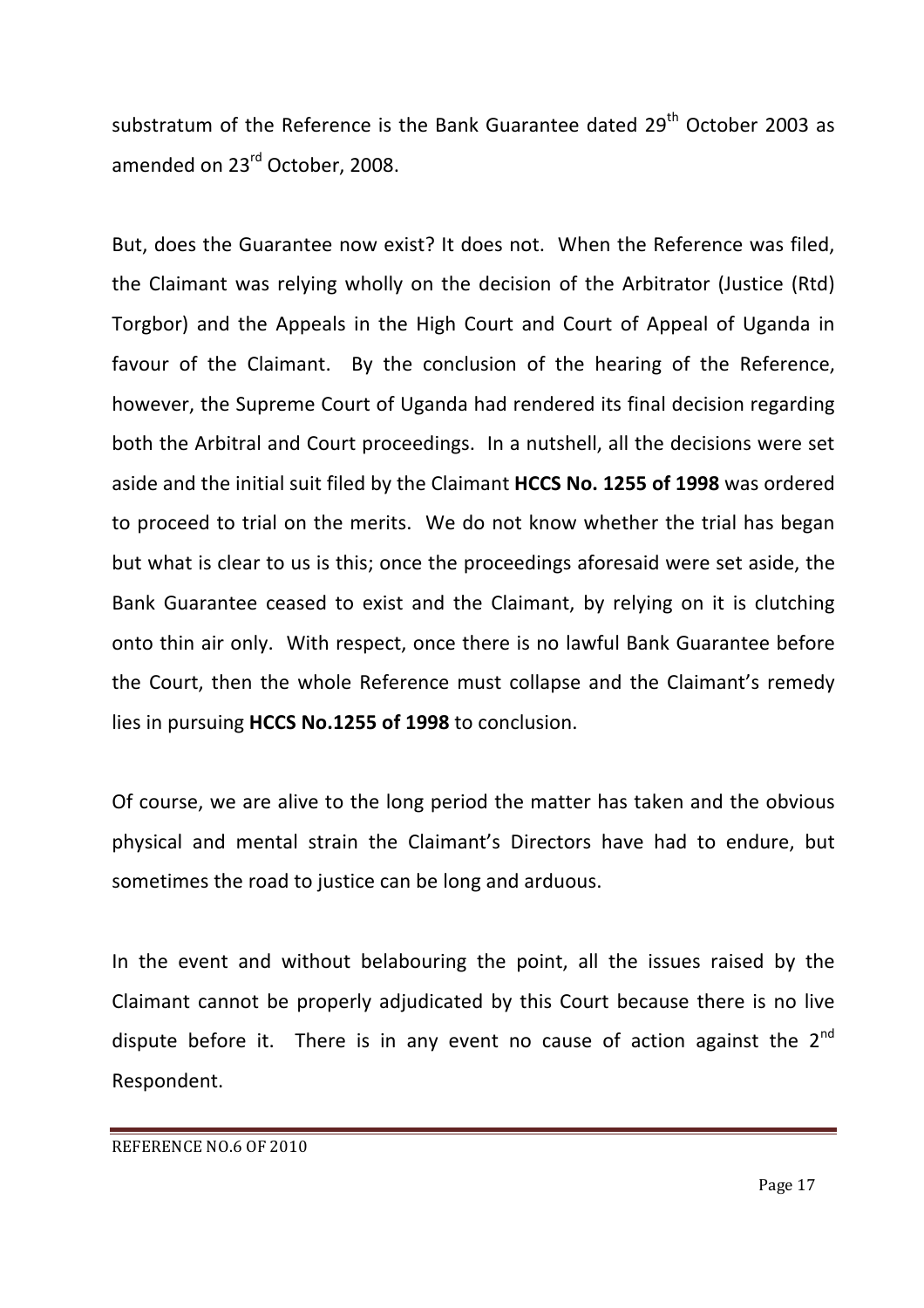# **ISSUE NO.3:** Whether this Court has Jurisdiction over acts that took place **before the coming into force of the Protocol**

The fact complained of is the failure to honor the Bank Guarantee by the  $1<sup>st</sup>$  and 3<sup>rd</sup> Respondents.

It is not in dispute that the alleged breach of contract by those Respondents, the Arbitral proceedings and Award, the orders of the High Court and Court of Appeal and the issuance of the Bank Guarantee occurred before  $1<sup>st</sup>$  July, 2010; the date of the coming into force of the Common Market Protocol. It is the contention of the Claimant that the issue as to whether this Court has jurisdiction over acts that occurred before the coming into force of the said Protocol has been overtaken by events since the Appellate Division had directed, in its Ruling dated 16<sup>th</sup> March, 2012 that the First Instance Division should proceed and "determine the merits of the Reference before the Court." The other submissions of the Claimant can be summarized as follows:

i. that the Respondents are guilty of continuing breach of their obligations under the Guarantee and, therefore, the issue of retroactivity does not arise because it is expressed that the liability of the First Respondent should be extinguished by payment to the Registrar of the High Court of the decretal amount.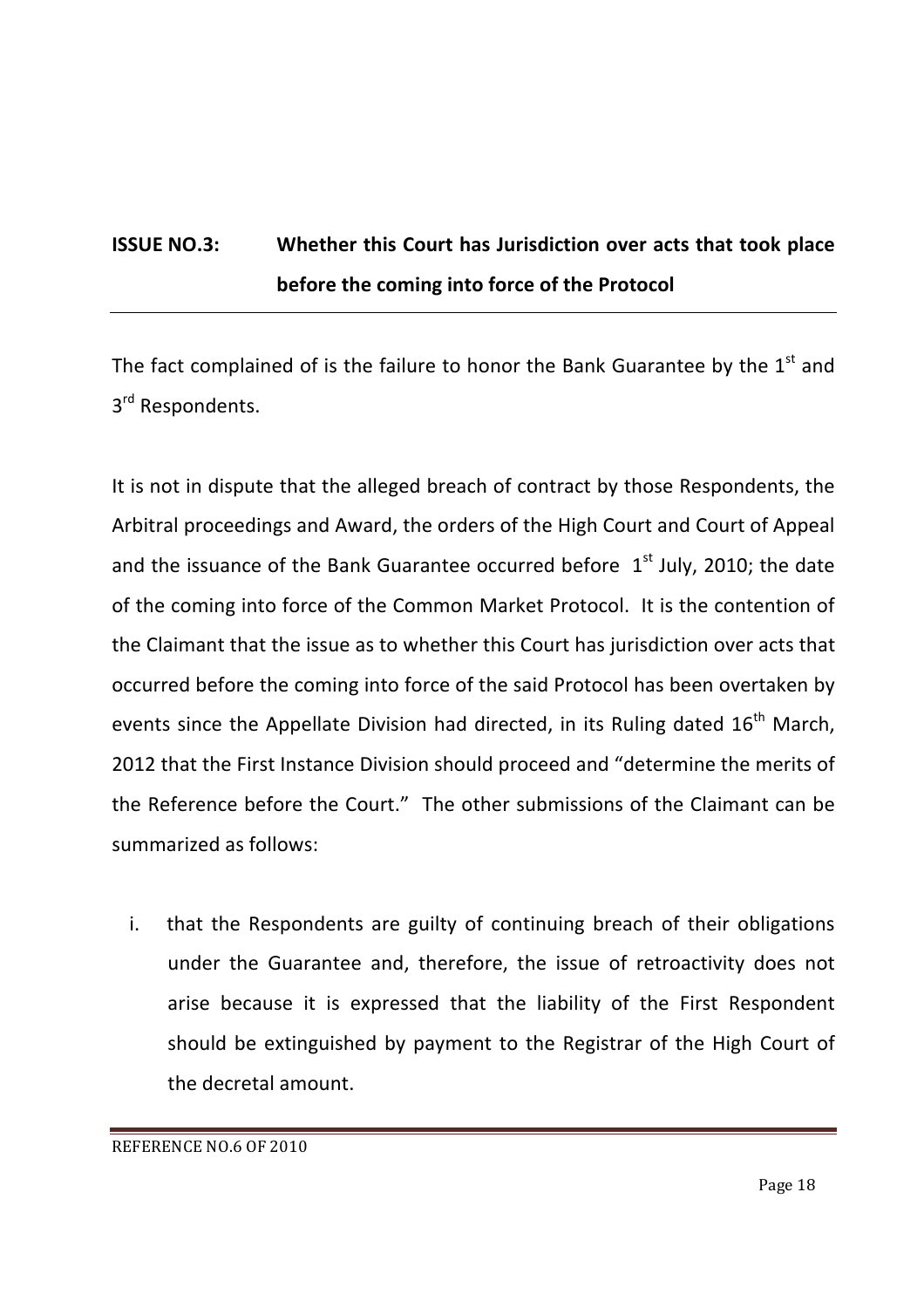- **ii.** The rule as to non-retroactivity of Treaties does not apply where "a different intention appears from the Treaty or is otherwise established."
- iii. Although the Common Market Protocol came into force on  $1^{st}$  July, 2010, Article 151(4) of the Treaty indicates that once a protocol is signed and ratified it becomes an "integral part" of the Treaty and it follows that the Common Market Protocol should be read as "an Integral part" of the Treaty

The response by the Respondents on this issue is that:-

- 1. A Treaty cannot apply to acts that took place before it comes into force unless it is expressly stated so or an intention can be inferred from its provisions.
- 2. No provision can bind a Party in relation to any act or fact which occurred or any situation which ceased to exist before the entry into force of the Treaty according to Article 28 of the Vienna Convention on the Law of Treaties.
- 3. The Principle of non-retroactivity of a treaty has been discussed by this Court in **Emmanuel Mwakisha Majawasi and 748 Others Vs. the Attorney General of the Republic of Kenya (Appeal No.4 of 2011)** and it was held that the Treaty cannot apply retroactively unless it derives explicitly from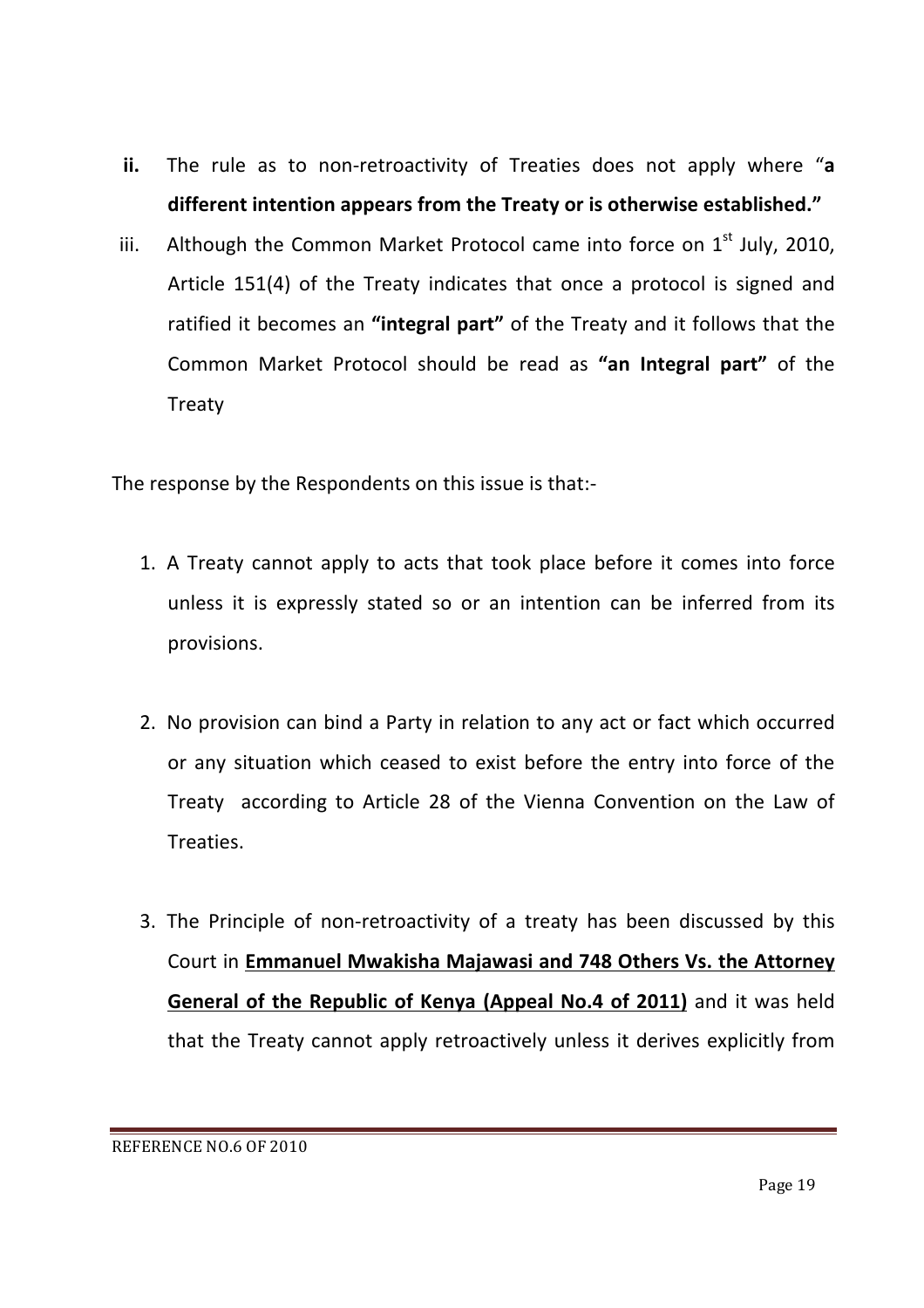the provision of the Treaty itself or it may be implicitly deduced from the interpretation thereof.

Further, that a plain reading of Article 55 of the Protocol would show that the Treaty cannot apply events prior to its ratification. Indeed, Article 55 provides that the Protocol shall enter into force after the deposit of instruments of ratification with the Secretary General by all the Partner States.

That if it was the intention of the Partner States to make the Protocol retroactive, they should have explained it clearly and unambiguously, but nothing in it points to such an intention and, therefore, the Protocol cannot apply to the Claimant's situation regarding the enforcement of the Bank Guarantee which was issued on  $29<sup>th</sup>$  October, 2003 and amended on 23 $<sup>rd</sup>$  October, 2008 while the Protocol came</sup> into effect on  $1<sup>st</sup>$  July, 2010.

For our part, we deem it necessary for avoidance of doubt, to reproduce the contents of Article 151(4) of the Treaty and Article 55 of the Protocol.

# Article 151(4) reads as follows: "The Annexes and Protocol to this Treaty shall form an integral part of this Treaty."

It cannot be gainsaid, therefore, that the Common Market Protocol constitutes an integral part of the Treaty.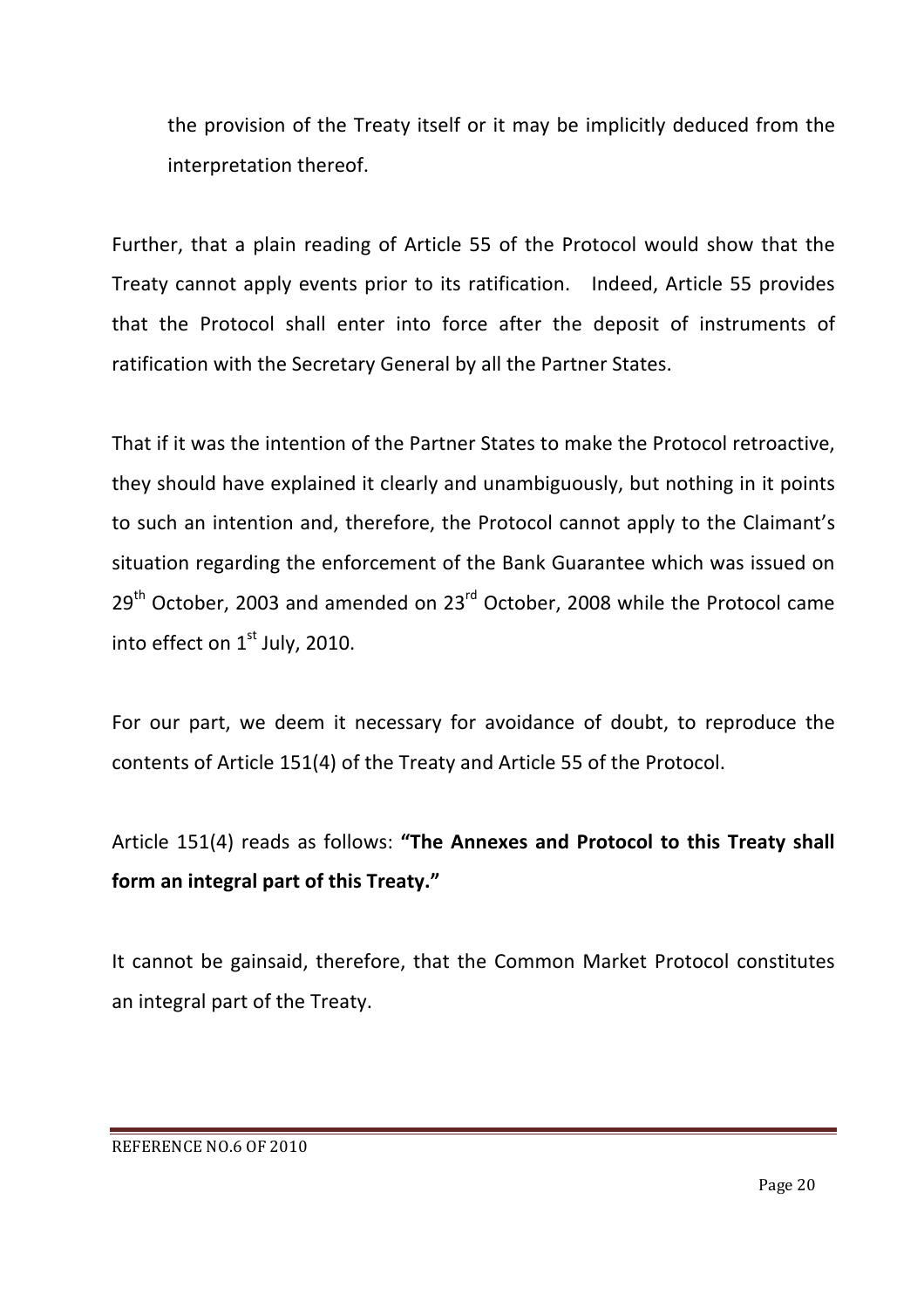Article 55 of the Protocol states that: "The Protocol shall enter into force upon ratification and deposit of instruments of ratification with the Secretary **General by all the Partner States."** 

None of the Parties to this Reference has challenged the date of the entry into force of the Common Market Protocol i.e.  $1<sup>st</sup>$  July, 2010.

The bone of contention between Parties is simply whether the Protocol has retroactive application and we have said elsewhere above that we shall in interpreting the Treaty and especially Articles 151(4) and 55, rely on the principles set out in the Vienna Convention on the Law of Treaties.

The relevant Article of the Vienna Convention is Article 28 which addresses nonretroactivity of Treaties.

It reads as follows: "Unless a different intention appears from the Treaty or is otherwise established its provisions do not bind a Party in relation to any act or a fact which took place or any situation which ceased to exist before the date of the entry into force of the Treaty with respect to that Party."

The reference to the Treaty in this case must be a reference to the Common Market Protocol and the date that it came into force.

Furthermore, Article 31 of the Vienna Convention creates the threshold rule of interpretation. It states that:

REFERENCE NO.6 OF 2010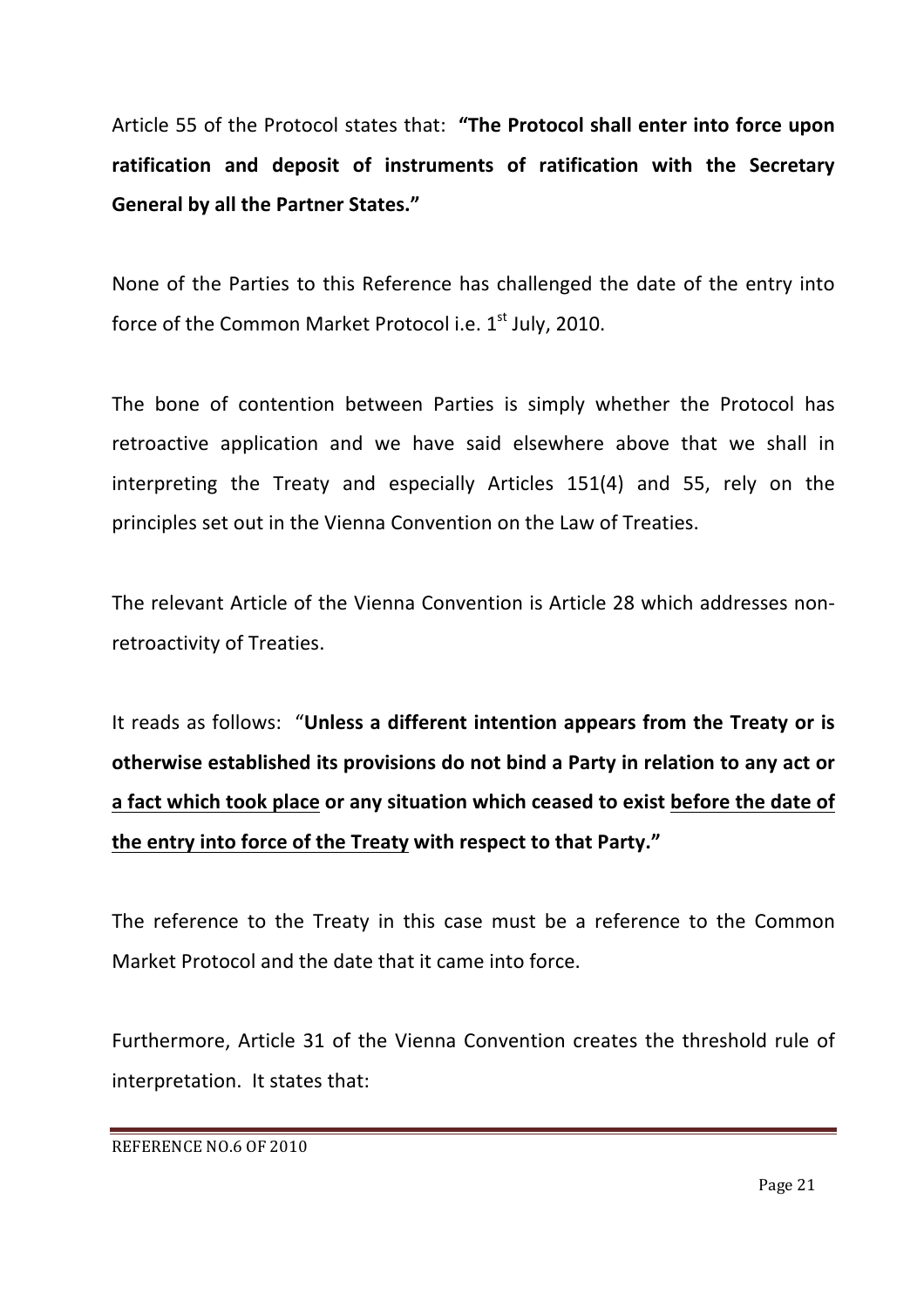- "1. A Treaty shall be interpreted in good faith in accordance with the ordinary meaning to be given to the terms of the Treaty in their context and in the light of its object and purpose.
- **2.** The context for the purpose of the interpretation of a Treaty shall comprise in addition to the text, including its preamble and annexes:

(a) any agreement relating to the Treaty which was made between all Parties in convention with the contention of the Treaty; (b) any **instrument which was made by one or more Parties in connection** with the conclusion of the Treaty and accepted by the other Parties as an instrument related to the Treaty.

**3.** There shall be taken into account, together with the context:

(a) any subsequent agreement between the Parties regarding the interpretation of the Treaty or the application of its provisions; (b) any subsequent practice in the application of the Treaty which establishes the agreement of the Parties regarding its interpretation; (c) any relevant rules of international Law applicable in relation between **Parties.**

**4.** A special meaning shall be given to a term if it is established that the **Parties so intended."**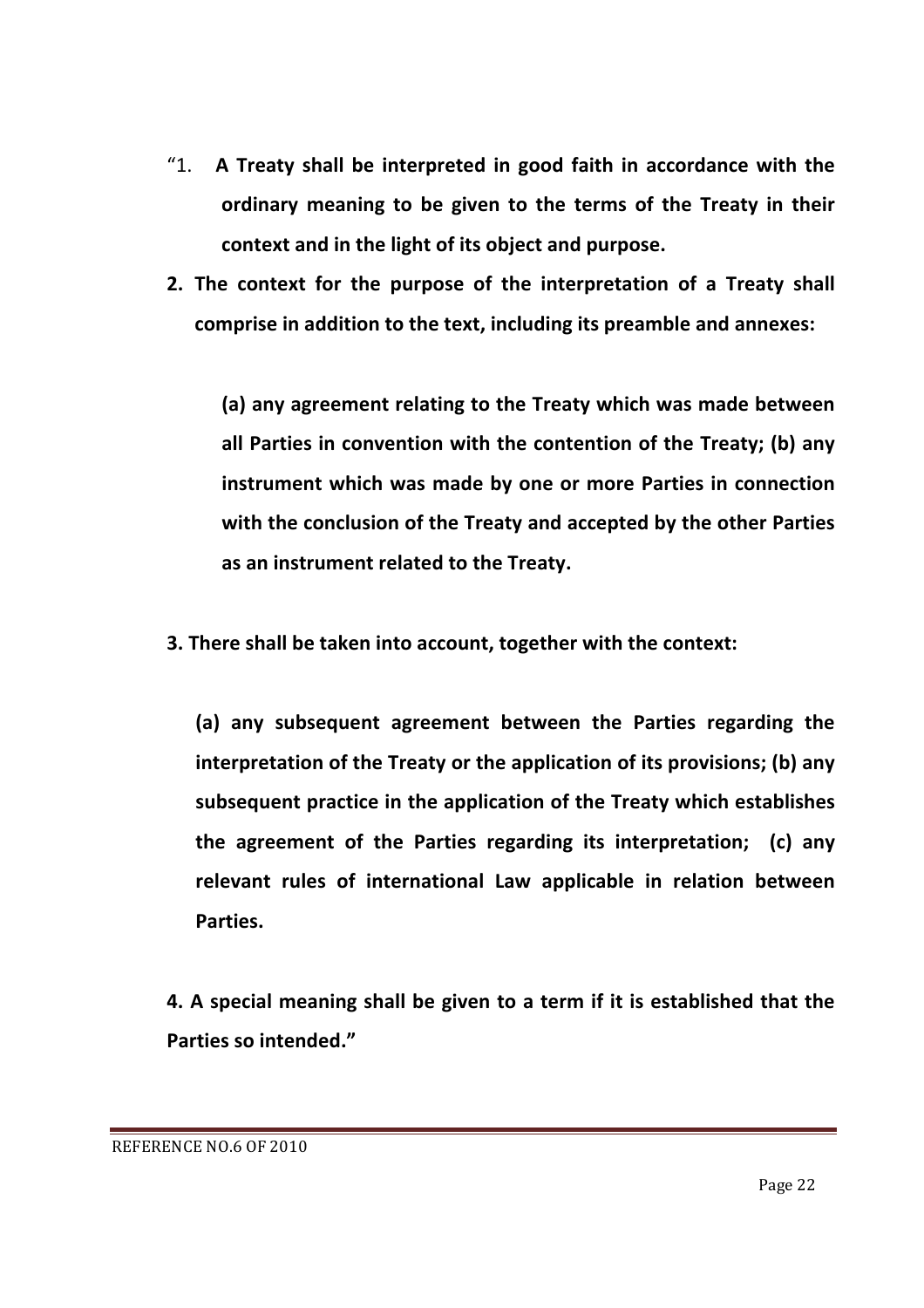We are duly guided and after careful reading and understanding of the above provisions nothing can show that the framers of the Protocol had any intention of its retroactive application. In a similar case, the Appellate Division of this Court held that:

"....... The Court considers the situation of the ex-employees of the defunct Community to have ceased to exist at the Community level from **14 May, 1984.** That date was obviously before the entry into force of the **EAC** Treaty --- We, therefore, agree with the Court below that the **Principle of non retroactivity is relevant to the instant case."** (See Appeal **No.4 of 2011 in the Reference Emmanuel Mwakisha Mjawasi and 748 Others versus the Attorney General of the Republic of Kenya.)** 

The same holding applies to a protocol and indeed without such retroactivity, the Protocol on the Establishment of the East African Community Common Market cannot apply to the acts that took place before  $1<sup>st</sup>$  July, 2010 and this Court cannot have jurisdiction to determine the issue as framed.

In **Appeal No.4 of 2011** cited elsewhere above in this case, the Appellate Division resolved the issue of the nexus between non-retroactivity and the question of jurisdiction as follows:

".............. Where then, one may ask, did the Court derive its jurisdiction, since the Treaty which normally confers the jurisdiction on the Court did not apply? Non retroactivity is a strong objection. When it is upheld, it disposes off the case there and then. As non retroactivity renders the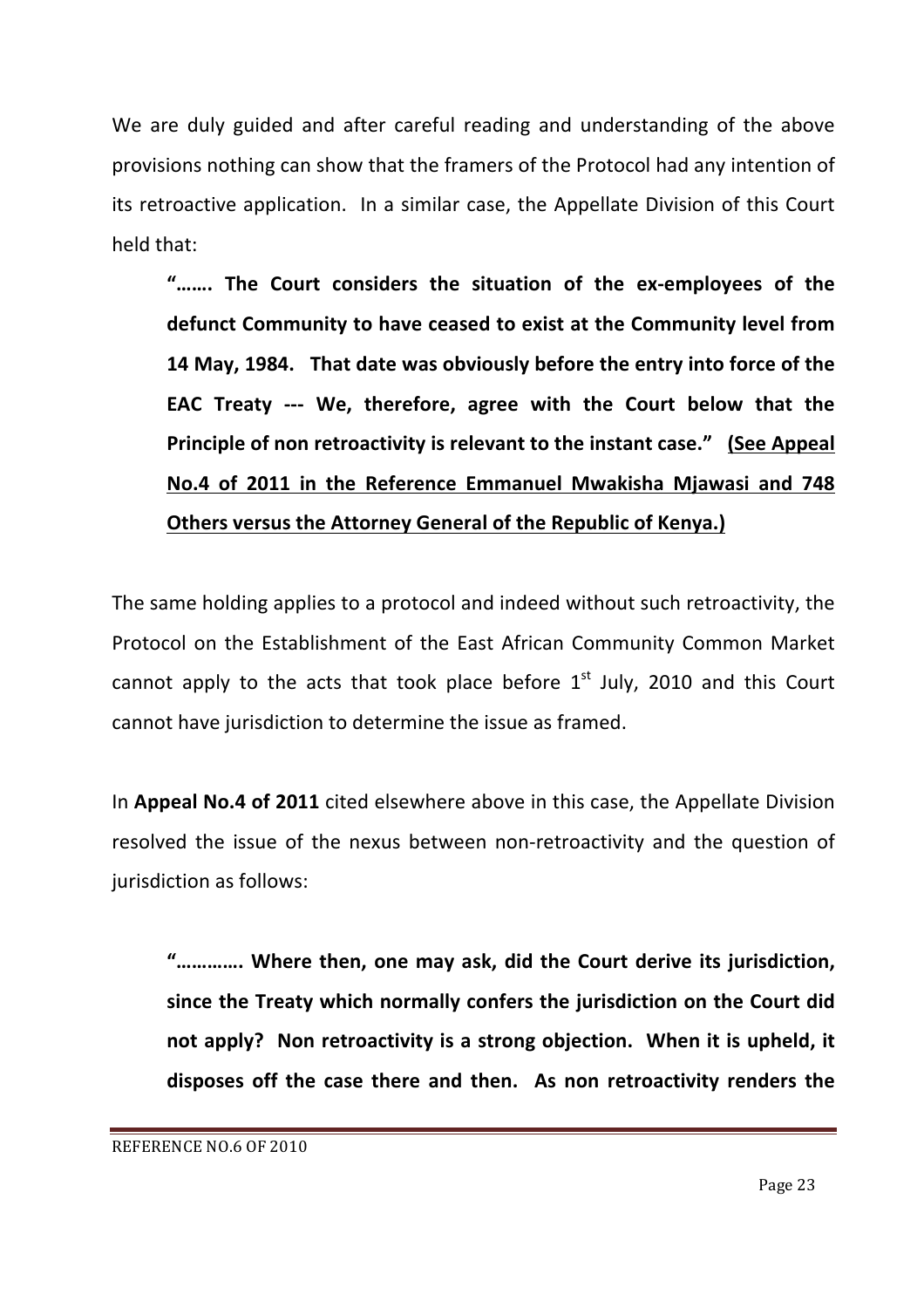Treaty inapplicable forthwith, what else can confer jurisdiction on the **Court? non-retroactivity of jurisdiction."** 

That Court even went further in **Appeal No.3 of 2011 Attorney General of the United Republic of Tanzania vs. African Network for Animal Welfare** when on the question of jurisdiction, it stated that:

"Jurisdiction is a most, if not the most fundamental issue that a Court faces in any trial (sic). It is the very foundation upon which the judicial **edifice is constructed; the fountain from which springs the flow of the** judicial process. Without jurisdiction, a Court cannot take even the proverbial first Chinese step in its judicial journey to hear and dispose of **the case."**

We are wholly guided by the above finding. Moreover, we share the view that:

"A Court cannot give itself jurisdiction in a case otherwise outside its **jurisdiction on the ground that it would be for the convenience of Parties** and witnesses. The Plaintiff must state the facts on which the Court is asked to assume jurisdiction". See Civil Procedure & Practice in UGANDA by M. SSEKAANA & S.N. SSEKAANA at P.7.

In any functioning legal system, Judges are crucially bound by the Law and Rules that they are called upon to apply. Consequently, the more they distance themselves from the Law as set down by those charged with legislative authority

REFERENCE NO.6 OF 2010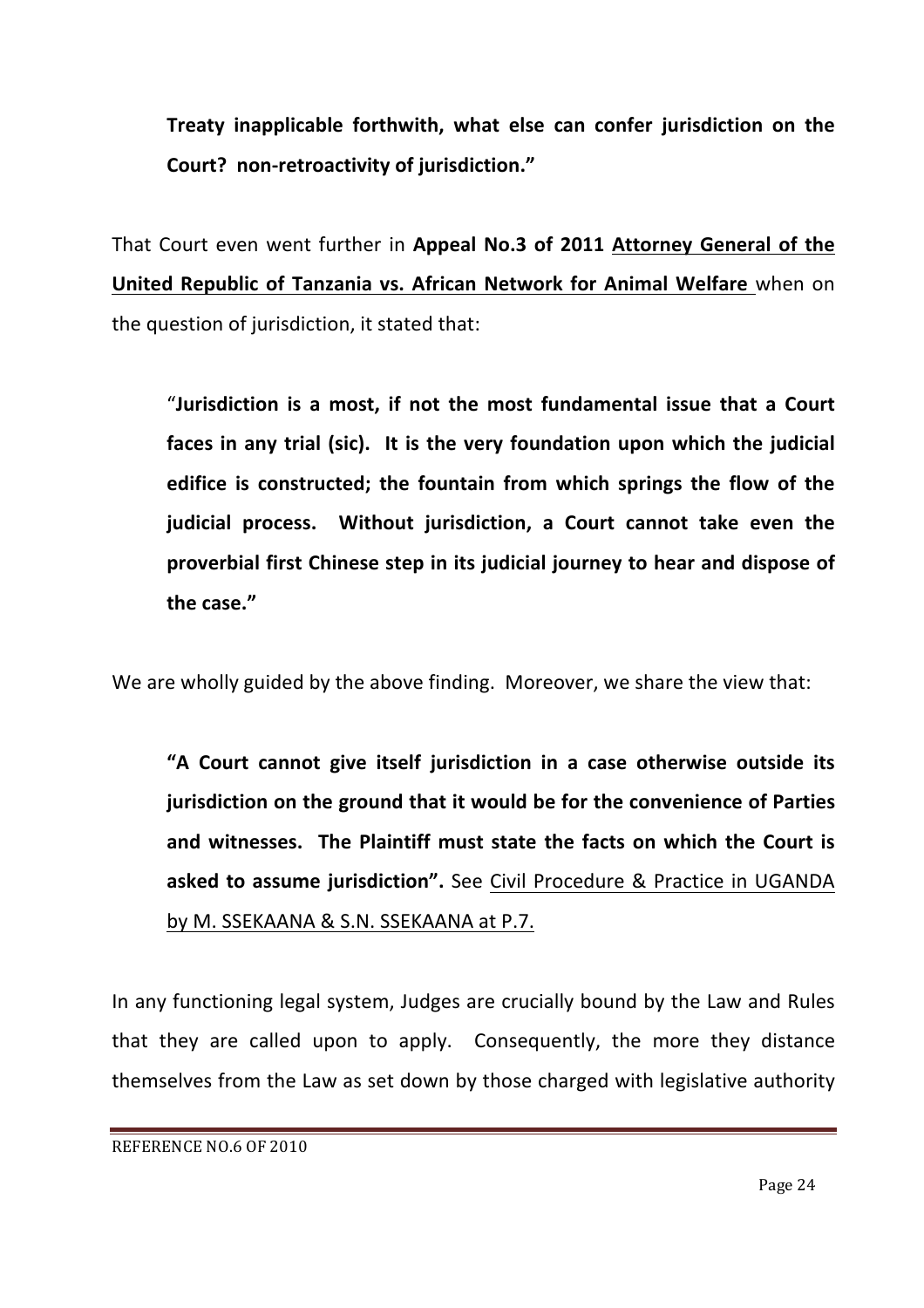and the more they come up with circumstantial solutions that attract their own tastes and preferences, the more they jeopardize the authority of their judgments which is akin to judicial tragedy.

With the greatest respect to the Claimant, once we have addressed issues Nos. 1, 2 and 3 in favour of the Respondents, the Reference must collapse and any determination of issues Nos. 4, 5, 6 and 7 becomes wholly academic. We decline to take that path.

In conclusion, we find no merit in the Reference before us and the same is hereby dismissed.

As to costs, the Claimant has been seeking justice for long and is yet to finalise **HCCS 1255 of 1998** in Uganda which was the original case in this dispute. We deem it inappropriate to penalize it with costs and so, each Party shall bear its own costs.

It is so ordered.